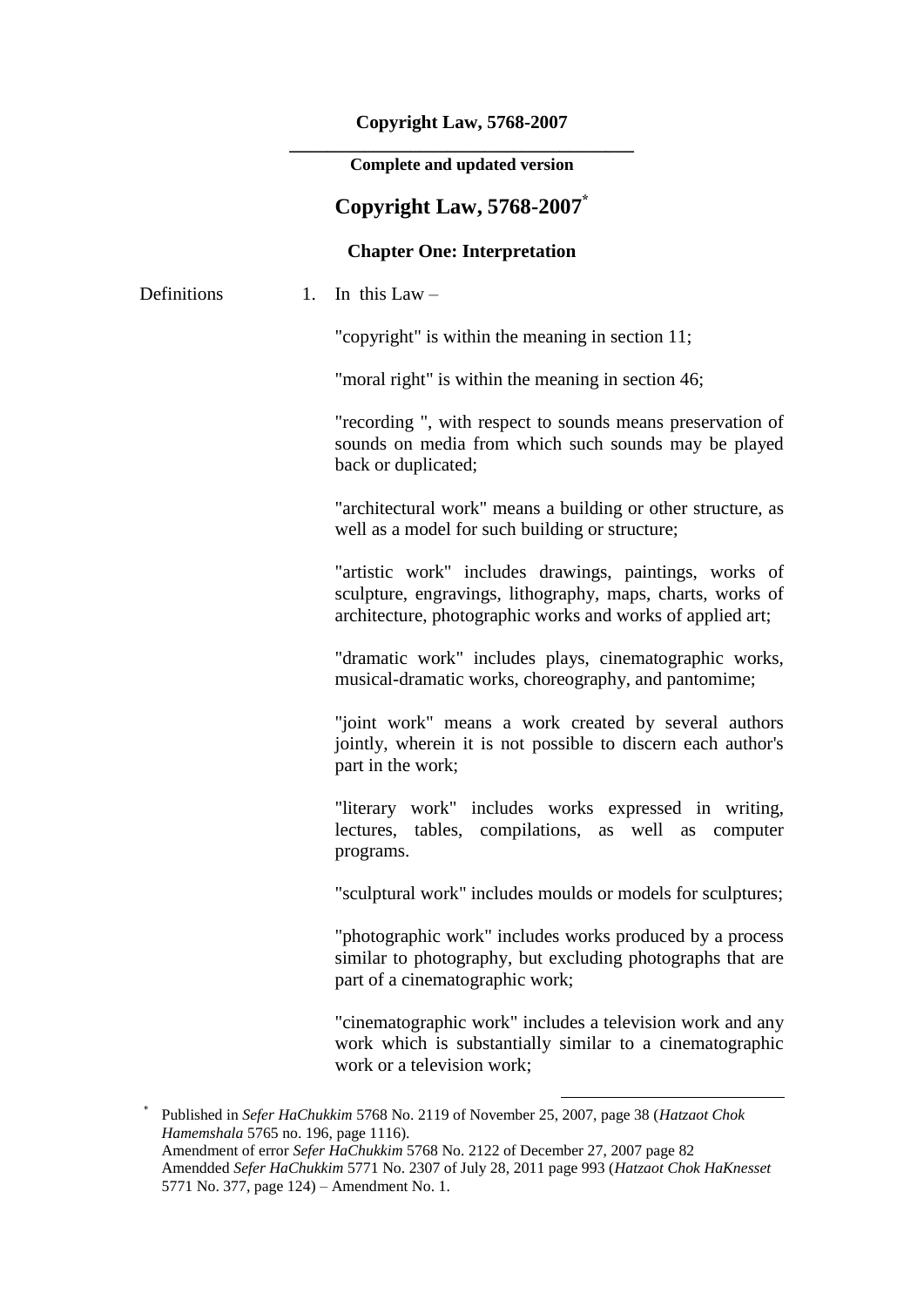"compilation" means a compilation of works including encyclopedia or anthologies as well as a compilation of data, including databases;

"producer" with respect to a cinematographic work or a sound recording means the person who is responsible for implementing the arrangements necessary for the making of the cinematographic work or the sound recording, as the case may be;

"infringing copy" means a copy of a work in which copyright subsists, excluding a building or other structure, being one of the following:

- (1) a copy which has been made in Israel without the consent of the copyright owner in a manner which constitutes infringement of the reproduction right as stated in section 11(1);
- (2) a copy imported into Israel, which, if it had been made in Israel its making would have constituted an infringement of the reproduction right as stated in section  $11(1)$ ; however a copy which has been made outside of Israel, with the consent of the copyright owner in the country in which it was made, shall not be deemed an infringing copy;

"publication" of a work means a work published with the consent of its author, provided that the availability of such copies has been such to reasonably satisfy the requirements of the public, taking into consideration the character of the work, but not including a public performance or broadcast of the work, or the public display of an artistic work;

"computer program" means a computer program in any form of expression;

"sound recording" means a recording of sounds, excluding a recording of sounds in a cinematographic work;

"the Minister" means the Minister of Justice.

- 2. In this Law, the following provisions shall apply with respect to the place where a work was first published:
	- (1) a work published in several countries during a period of 30 days from the date it was first published shall be deemed to have been published in all these countries simultaneously;

Place of first publication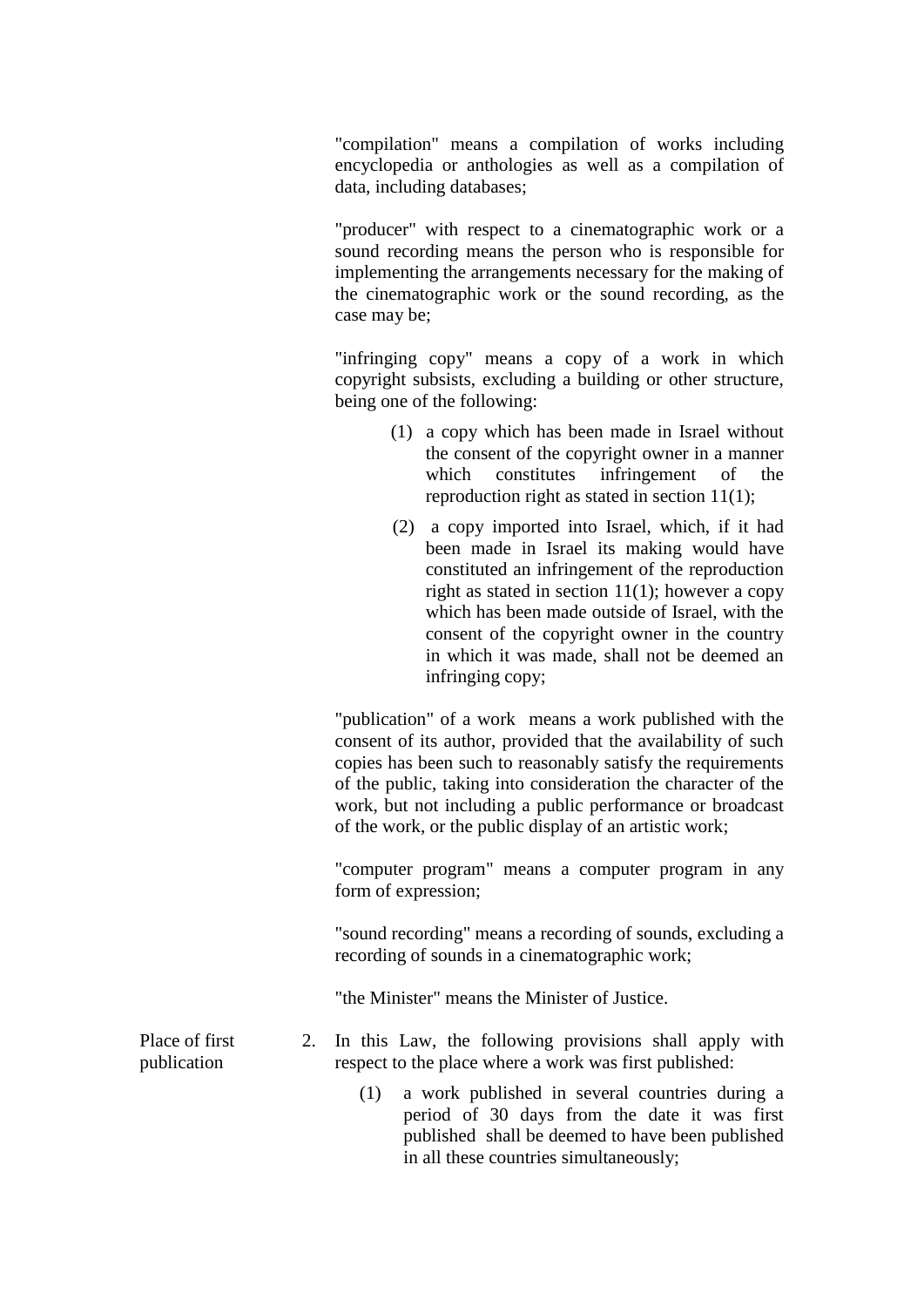(2) a work first published in Israel and in other countries simultaneously shall be deemed to have been first published in Israel.

# **Chapter Two: Conditions For Subsistence Of Copyright**

| Exclusivity of this<br>Law           | 3. | Copyright shall not subsist in a work other than in<br>accordance with the provisions of this Law.                                                                                                                                                                                                                                                        |
|--------------------------------------|----|-----------------------------------------------------------------------------------------------------------------------------------------------------------------------------------------------------------------------------------------------------------------------------------------------------------------------------------------------------------|
| Works in which<br>copyright subsists | 4. | (a) Copyright shall subsist in the following works:                                                                                                                                                                                                                                                                                                       |
|                                      |    | (1) original works which are literary works, artistic<br>works, dramatic works or musical works, fixed in<br>any form;                                                                                                                                                                                                                                    |
|                                      |    | (2) sound recordings;                                                                                                                                                                                                                                                                                                                                     |
|                                      |    | provided that the aforesaid works satisfy one of the<br>conditions set forth in section 8, or that copyright subsists<br>in such works under an order in accordance with section 9.                                                                                                                                                                       |
| Extent of<br>copyright in works      | 5. | Copyright in a work as stated in section 4 shall not extend<br>to any of the following, however it shall extend to the<br>means for their expression:                                                                                                                                                                                                     |
|                                      |    | $(1)$ ideas;                                                                                                                                                                                                                                                                                                                                              |
|                                      |    | (2) procedures and methods of operation;                                                                                                                                                                                                                                                                                                                  |
|                                      |    | (3) mathematical concepts;                                                                                                                                                                                                                                                                                                                                |
|                                      |    | $(4)$ facts or data;                                                                                                                                                                                                                                                                                                                                      |
|                                      |    | $(5)$ news of the day.                                                                                                                                                                                                                                                                                                                                    |
| Official<br>publications             | 6. | Notwithstanding the provisions of section 4, copyright<br>shall not subsist in Laws, Regulations, Knesset Protocols<br>and judicial decisions of the courts or of any other<br>governmental authorities having judicial authority under<br>the provisions of any law.                                                                                     |
| Designs                              | 7. | Notwithstanding the provisions of section 4, copyright<br>shall not subsist in "designs" as defined in the Patents and<br>Designs Ordinance, unless the design is not used, nor<br>intended for use in industrial manufacture. The Minister<br>may prescribe conditions for determining when a design is<br>deemed to be used for industrial manufacture. |
| Points of<br>attachment to<br>Israel | 8. | (a) Copyright shall subsist in works set forth in section<br>$4(a)(1)$ if one of the following has been satisfied:<br>(1) the work was first published in Israel;                                                                                                                                                                                         |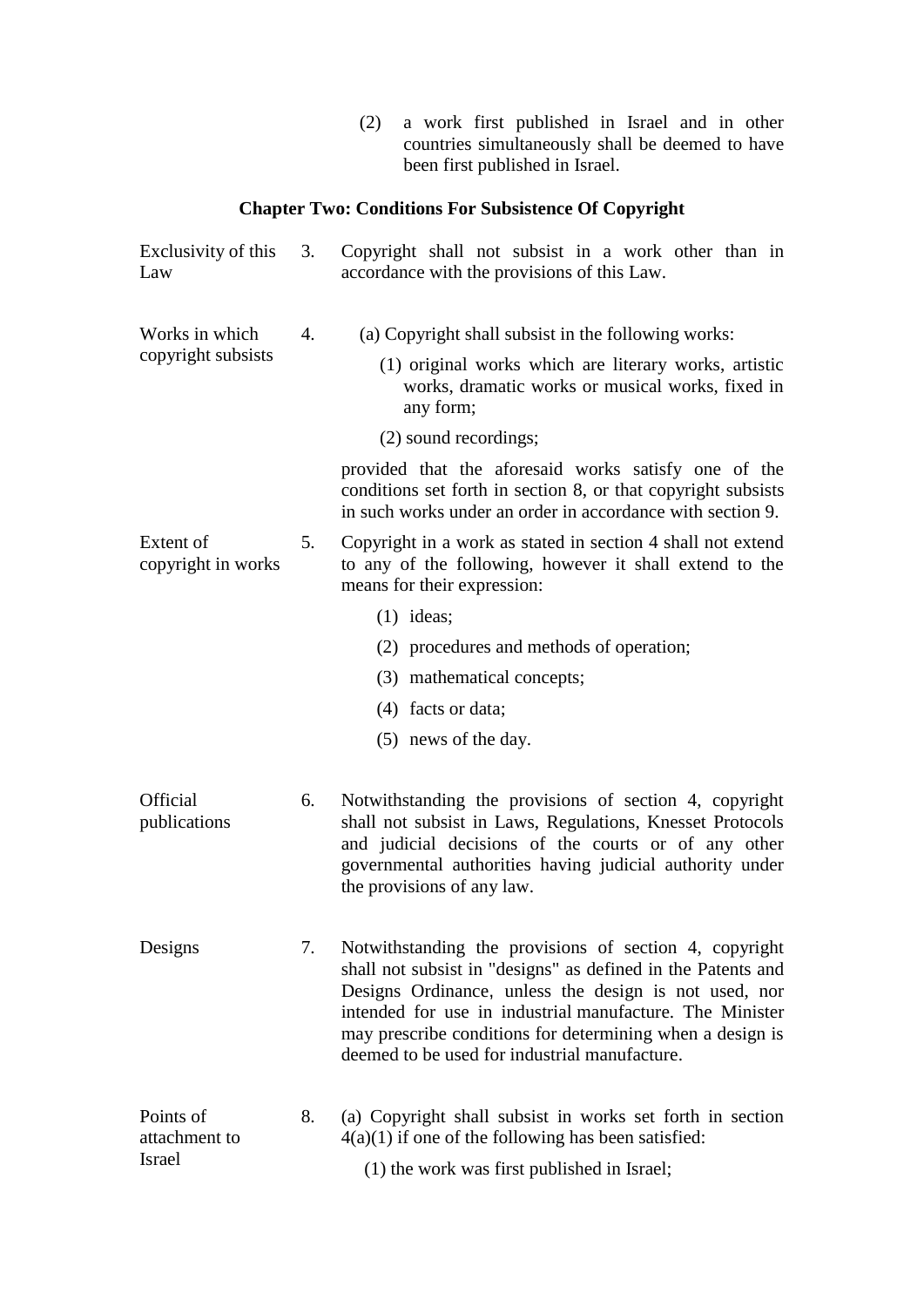- (2) at the time the work was created, its author was a citizen of Israel, or his habitual residence was in Israel, regardless of whether the work was published or not.
- (b) Without derogating from the provisions of subsection (a), copyright shall subsist –
	- (1) in cinematographic works provided that at the time of its making the headquarters of its producer, or his habitual residence, was in Israel;
	- (2) in works of architecture and other artistic works incorporated in a building or other structure – provided the work of architecture, the building or structure, as the case may be, are located in Israel.

(c) Copyright shall subsist in a sound recording if, at the time of its making, the producer of the sound recording was a citizen of Israel, or his habitual residence was in Israel, and where the producer was a corporation its headquarters were in Israel; however, the right of reproduction, the right of making available to the public and the right of rental, as stated in sections  $11(1)$ ,  $(5)$  and (7), shall also subsist in sound recordings where the sound recording was first published in Israel.

- Copyright pursuant 9. to international treaty Where Israel makes a treaty with another country regarding copyright, or where Israel accedes to a copyright treaty, the Minister may prescribe, by order, that works, as set forth in section 4(a), entitled to protection in Israel pursuant to such treaty, shall be protected pursuant to the provisions of the order. The protection for the aforesaid works shall not exceed the protection that would have been granted them had the conditions in section 8 been satisfied, unless agreed otherwise in the aforesaid treaty, but not in excess of that agreed.
- Preservation of reciprocity 10. Where the Minister has determined that a particular country does not grant proper protection to works whose authors are citizens of Israel, the Minister may, subject to the consent of the Government, limit by order the rights prescribed by this Law, wholly or partially, with respect to works whose authors are citizens of such country. Where the Minister has made such an order, the order shall be enforceable with respect to works made subsequent to its coming into force.

#### **Chapter Three: Subsistence of Copyright**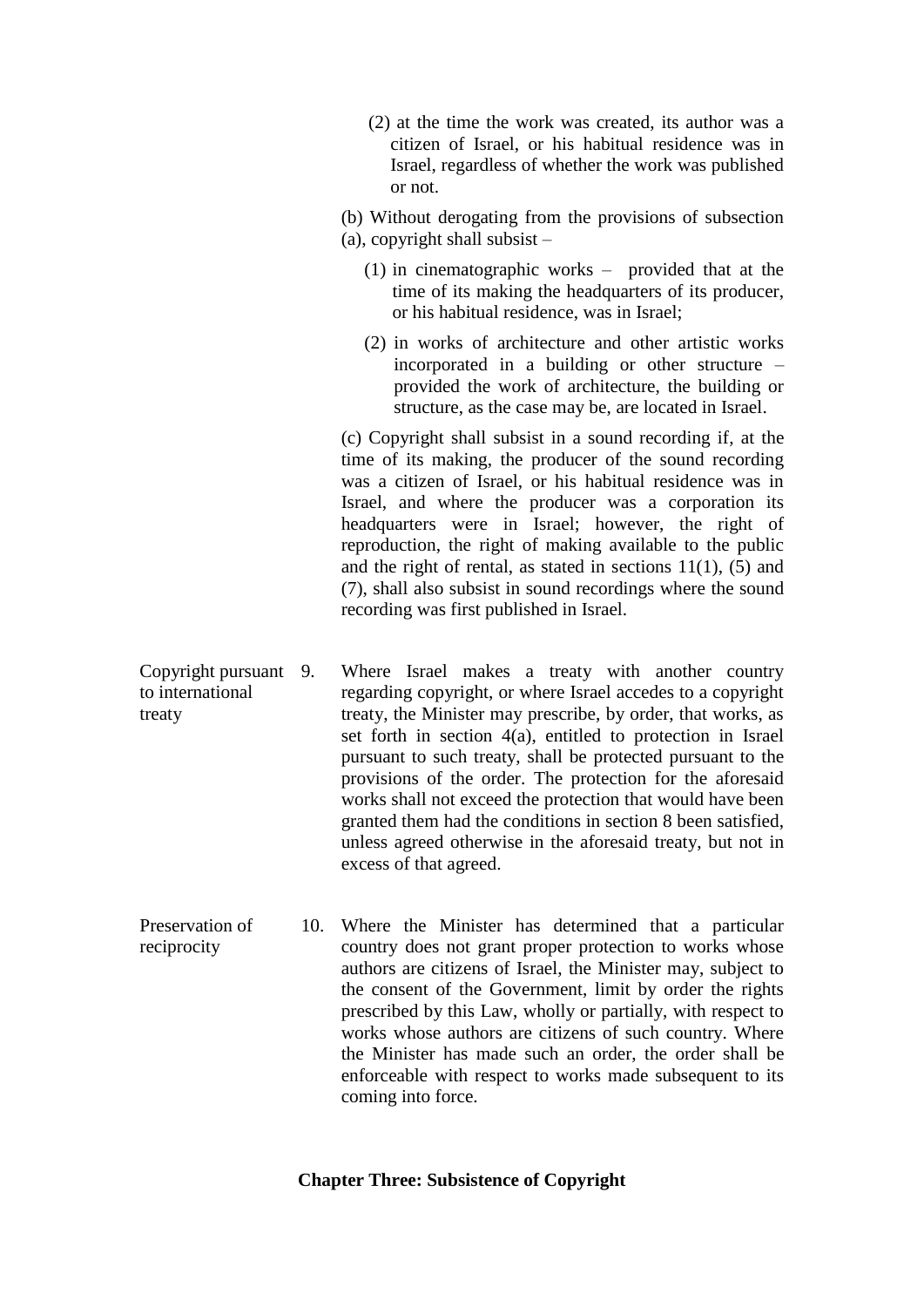| What is copyright?    | 11.        | Copyright in a work means the exclusive right to do with<br>the work, or a substantial part thereof, one or more of the<br>foregoing acts, in accordance with the categorization of the<br>work:                                                                          |
|-----------------------|------------|---------------------------------------------------------------------------------------------------------------------------------------------------------------------------------------------------------------------------------------------------------------------------|
|                       |            | $(1)$ reproduction as stated in section $12$ – with respect<br>to all categories of works;                                                                                                                                                                                |
|                       |            | $(2)$ publication – with respect to a work not yet<br>published;                                                                                                                                                                                                          |
|                       |            | $(3)$ public performance as stated in section $13 - \text{with}$<br>respect to a literary work, dramatic work, musical<br>work and sound recording;                                                                                                                       |
|                       |            | $(4)$ broadcasting as stated in section $14 -$ with respect<br>to all categories of works;                                                                                                                                                                                |
|                       |            | (5) making a work available to the public as stated in<br>section $15$ – with respect to all categories of<br>works;                                                                                                                                                      |
|                       |            | $(6)$ making of a derivative work, as stated in section 16<br>and the doing of any acts set forth in sections (1)<br>to (5) above with respect to the aforesaid<br>derivative work $-$ with respect to a literary work,<br>artistic work, dramatic work and musical work; |
|                       |            | (7) rental as stated in section $17 -$ with respect to a<br>sound recording, cinematographic work and<br>computer program.                                                                                                                                                |
| Reproduction          | <u>12.</u> | The reproduction of a work means the making of a copy of<br>the work, in any material form, including $-$                                                                                                                                                                 |
|                       |            | (1) storage of a work through electronic means or any<br>other technological means;                                                                                                                                                                                       |
|                       |            | (2) making a three dimensional copy of a two<br>dimensional work;                                                                                                                                                                                                         |
|                       |            | (3) making a two dimensional copy of a three<br>dimensional work;                                                                                                                                                                                                         |
|                       |            | (4) making a temporary copy of a work.                                                                                                                                                                                                                                    |
| Public<br>performance | 13.        | The public performance of a work means the aural playing<br>or staging of it publicly, either directly or through use of a<br>device.                                                                                                                                     |
| <b>Broadcast</b>      | 14.        | Broadcast of a work means the transmission thereof, by<br>wire or wireless means, of sounds, images or a<br>combination of sounds and images, which contained in a                                                                                                        |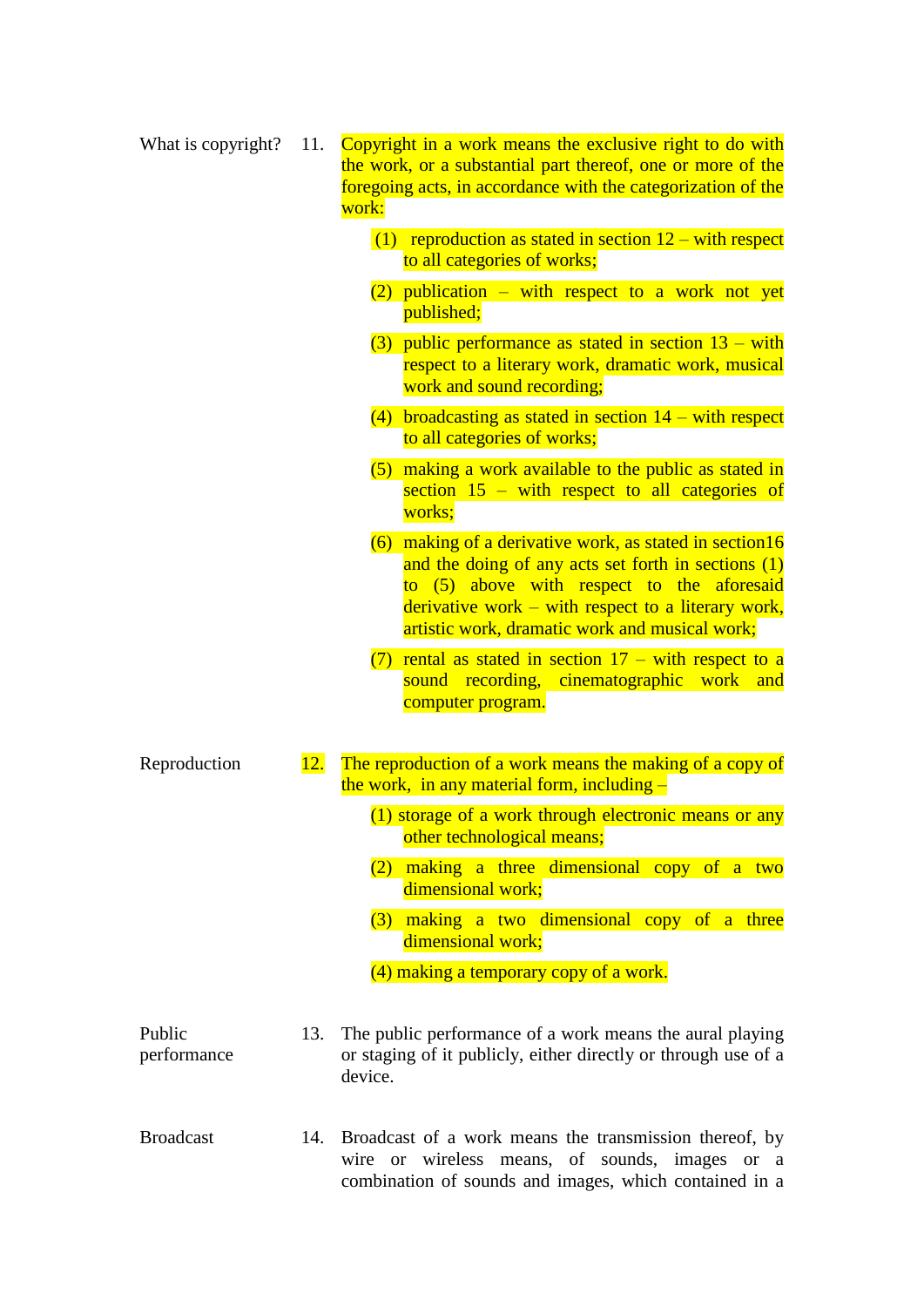work, to the public.

- Making available to the public 15. Making a work available to the public means the doing of an act in relation to a work that shall enable members of the public to access the work from a place and at time chosen by them.
- Derivative works 16. Making a derivative work means the making of an original work which is substantially based upon another work, such as a translation or adaptation.
- Rental 17. (a) Rental of a work means the rental of physical copies of the work to the public, for a commercial purpose, but does not include the rental of a computer program or sound recording which constitutes an integral part of another object where such other object is the primary object of the rental.

(b) For purposes of subsection (a), renting by a public library or a library of an educational institution shall not be deemed to be renting for commercial purposes. The Minister may prescribe types of public libraries and types of educational institutions to which the provisions of this subsection shall apply.

### **Chapter Four: Permitted Uses**

- Permitted uses 18. Notwithstanding the provisions of section 11, the doing of the actions specified in sections 19 to 30 is permitted subject to the conditions specified respectively in the aforesaid sections, and for the purpose of carrying out the objectives specified therein, without need of the consent of the right holder or payment of consideration; however with respect to the activities specified in section 32 – upon payment of consideration and in accordance with the provisions of that section.
- Fair use 19. (a) Fair use of a work is permitted for purposes such as private study, research, criticism, review, journalistic reporting, quotation, or instruction and examination by an educational institution. (b) In determining whether a use made of a work is fair within the meaning of this section the factors to be

considered shall include, *inter alia*: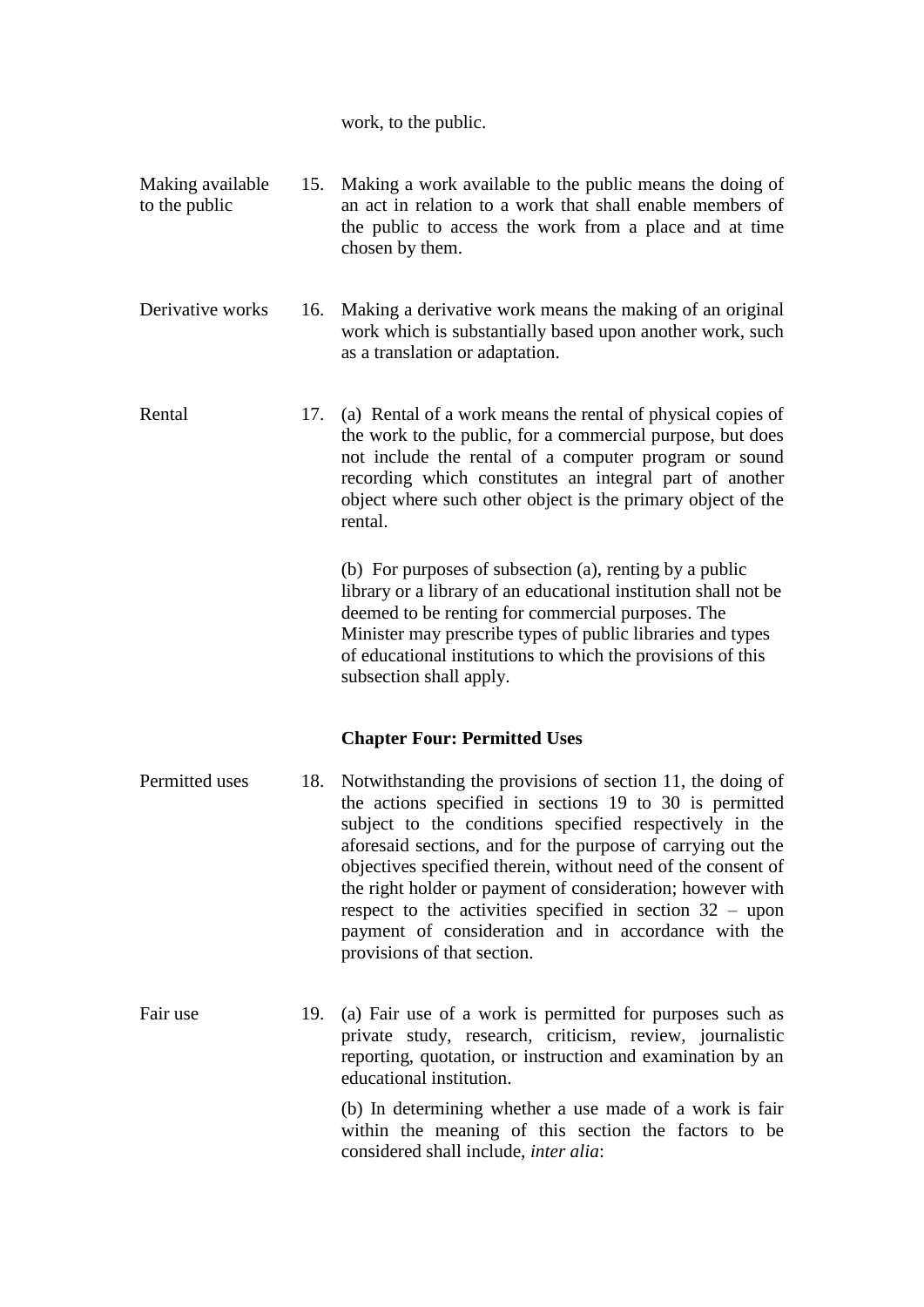- (1) the purpose and character of the use;
- (2) the character of the work used;
- (3)the scope of the use, quantitatively and qualitatively, in relation to the work as a whole;
- (4) the impact of the use on the value of the work and its potential market.

(c) The Minister may make Regulations prescribing conditions under which a use shall be deemed a fair use.

- Use of works in legal or administrative proceedings 20. Use of a work in legal or administrative proceedings under law, including reporting on such proceedings, is permitted to the extent that is justified, taking into consideration the purpose of the aforesaid use.
- Reproduction of a work deposited for public inspection 21. (a) The copying of a work that is deposited for public inspection under statute is permitted if consistent with the purpose for which the work was made available for public inspection, and to a justifiable extent taking into consideration the purpose of such use.

(b) The provisions of subsection (a) shall not apply with respect to works deposited in accordance with The Books (Duty of Delivery and Notation of Details) Law, 5761- 2000.

- Incidental use of a work 22. An incidental use of a work by way of including it in a photographic work, in a cinematographic work or in a sound recording, as well as the use of such works in which the work was thus incidentally contained, is permitted; for this purpose, the deliberate inclusion of a musical work, including its accompanying lyrics, or of a sound recording embodying such musical work, in another work, shall not be deemed incidental use.
- Broadcast or copying of work in public place 23. Broadcasting, or copying by way of photography, drawing, sketch or similar visual description, of an architectural work, a work of sculpture or work of applied art, are permitted where the aforesaid work is permanently situated in a public place.

Copying of computer programs or making a derivative work

(a) Copying of a computer program for purposes of back up is permitted for a person who possesses an authorized copy of the computer program; a person holding such a copy shall destroy it once it is no longer needed to serve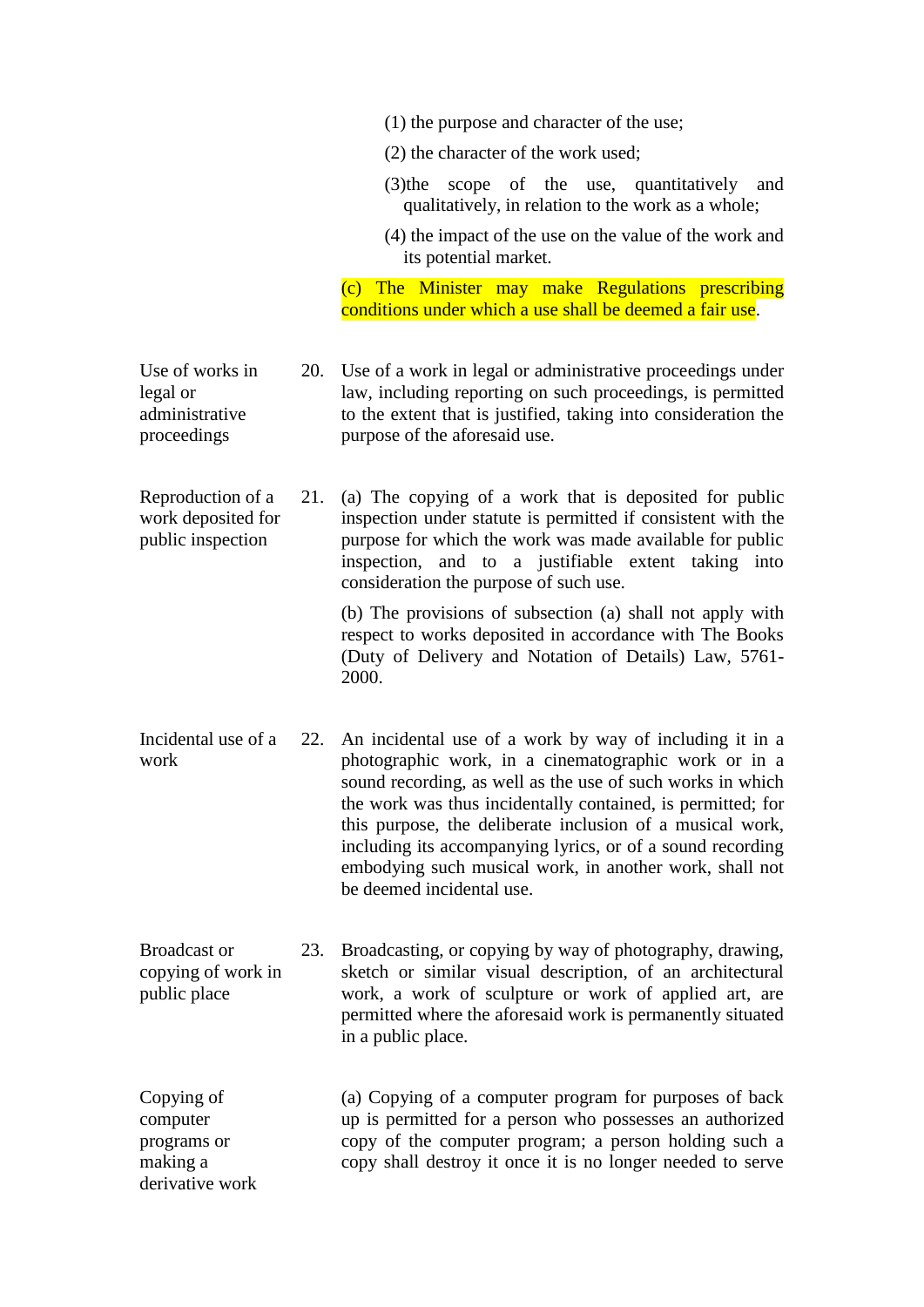thereof the purpose for which it was made.

(b) Copying of a computer program for purposes of maintenance of an authorized copy of the program or of a computer system, or for purposes of giving service to a person in possession of an authorized copy of the computer program, is permitted, provided that it is necessary for using the program.

(c) Copying of a computer program, or making a derivative work there from, is permitted for a person who possesses an authorized copy of the computer program, for the following purposes and to the extent necessary to achieve such purposes:

- (1) use of the computer program for the purposes for which it was intended, including correction of errors in the computer program or making it interoperable with a computer system or with another computer program;
- (2) examination of the information security in the program, correction of security breaches and protection from such breaches;
- (3) obtaining information which is needed to adapt a different and independently developed computer system or program, in such a way that it will be interoperable with the computer program.

(d) The provisions of subsection (c) shall not apply with respect to the copying of a computer program or the making of a derivative work therefrom, as stated in the aforesaid subsection, if the information which has been obtained through the aforementioned means was used in a manner set forth below, or where such information was readily available without use of the aforesaid means:

- (1) the aforesaid information was transmitted to another person for a purpose different than the purposes set forth in subsection (c);
- (2) the aforesaid information was used to make a different computer program which infringes copyright in the aforesaid computer program.

(e) In this paragraph, "authorized copy" of a computer program means a copy of the computer program which was made by the copyright holder therein, or with his permission.

Recording for purposes of broadcast

25. (a) Recording of a work by a person permitted to broadcast such work is permitted if the copy is made solely for use in his broadcasts.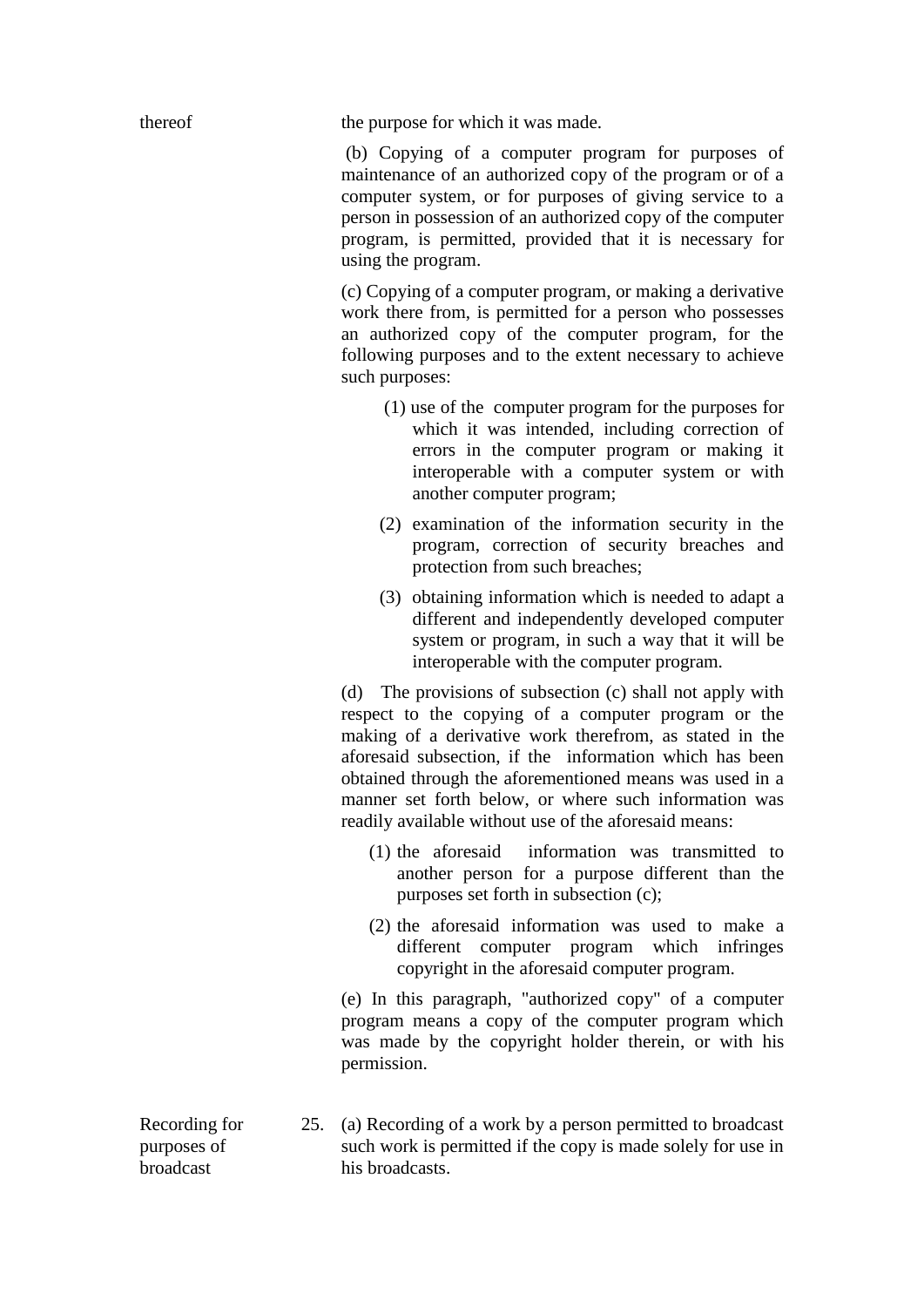(b) A person who had recorded a work in accordance with the provisions of subsection (a) shall destroy the recording within a period of six months from the date of the first broadcast of the work, or until a later date if so prescribed by law, or until a later date if so agreed upon with the owner of the copyright of the recorded work.

(c) Notwithstanding the provisions of subsection (b), preservation of a recording is permitted –

(1) for archival purposes;

(2) with respect to a person permitted to broadcast the work - for as long as such person is permitted to do so.

- Temporary copies 26. The transient copying, including such copying which is incidental, of a work, is permitted if such is an integral part of a technological process whose only purpose is to enable transmission of a work as between two parties, through a communications network, by an intermediary entity, or to enable any other lawful use of the work, provided such copy does not have significant economic value in itself.
- Additional artistic work made by the author 27. Making a new artistic work which comprises a partial copying of a previous work, or a derivative work from a previous work, as well as any use of such new work, may be performed by the author of such previous artistic work, even where such author is not the owner of the copyright in the previous artistic work, provided the new work does not repeat the essence of the previous work or constitute an imitation thereof.
- Renovation and reconstruction of buildings 28. Use of the following works is permitted for the purpose of renovation or reconstruction of a building or other structure:
	- (1) the architectural work which is the aforesaid building or structure, or a model thereof.
	- (2) the drawings and the plans that were used with the consent of the owner of the copyright therein, at the time the aforesaid building or structure was originally constructed.
- Public performance in an educational institution 29. A public performance of a work is permitted in the course of the educational activity of educational institutions, of the type prescribed by the Minister, where such performance is made by the employees of the educational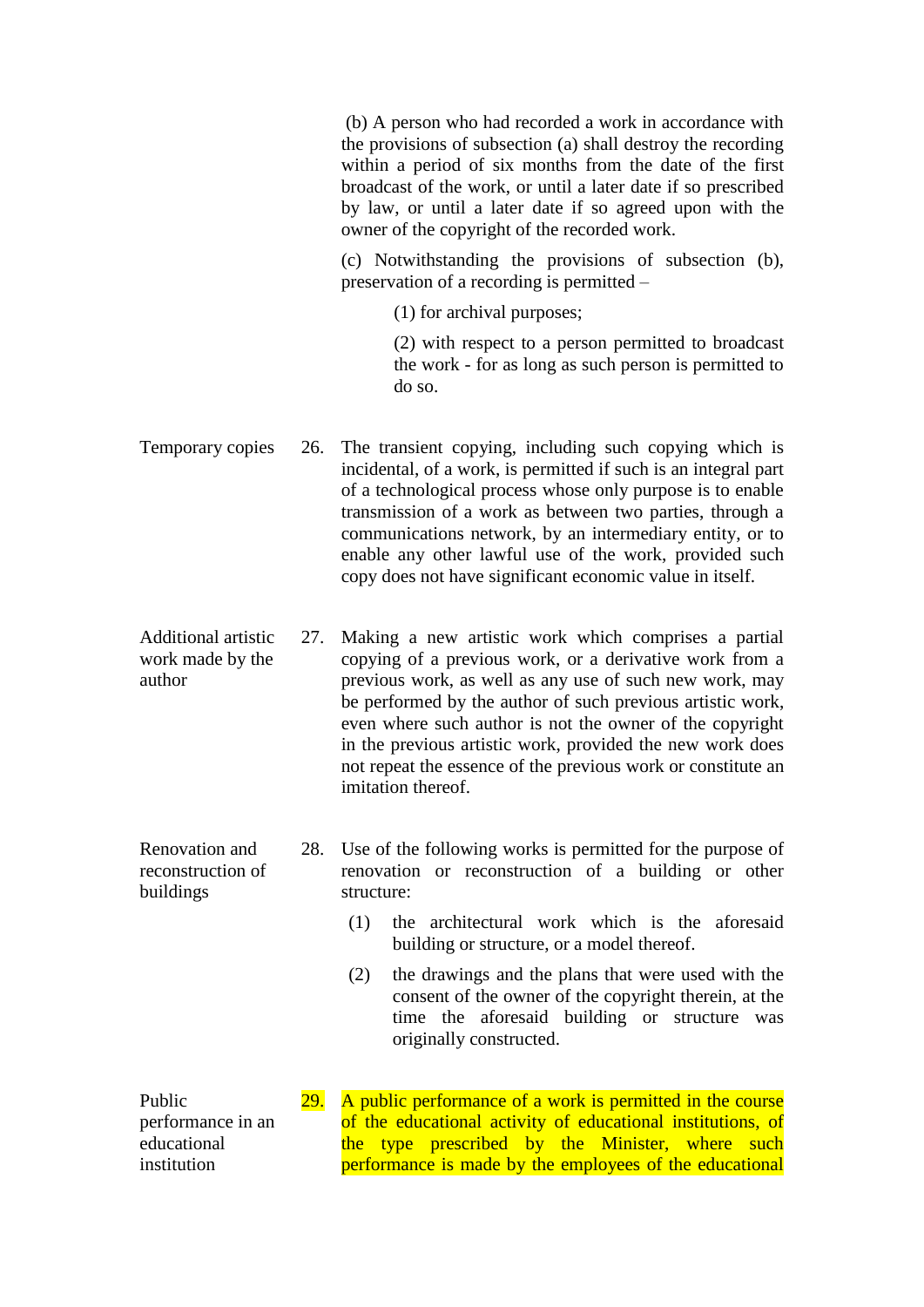institution, or by the students studying therein, provided that such public performance is made in front of an audience limited to employees or students of the educational institution, the relatives of the students or other people directly connected with the activity of such educational institution, and to them alone. However, the screening of a cinematographic work is permitted according to this paragraph if done solely for purposes of teaching and examination by an educational institution.

(a) Copying of a work, a copy of which is already in the permanent collection of a library or archive of the type of libraries or archives as prescribed by the Minister, is permitted for the following purposes, provided that it is not possible to purchase an additional copy of such work within a reasonable period of time and on reasonable terms:

- (1) to make a reserve copy, in any format, of a work already in the possession of the aforesaid library or archive, provided that such reserve copy is not used as an additional copy to the copies in the library;
- (2) to replace a copy of the work held by the aforesaid library or the archive, which has been lost, destroyed or become unusable;
- (3) to replace a copy of the work, that had been in the permanent collection of another library or archive and was lost, destroyed or has become unusable.

(b) Copying of a work, a copy of which is held in a library or archive as prescribed in subsection (a), for a person requesting such copy, is permitted, provided that the request for such reproduction is made by a person, who, had he made the copy himself, would be permitted by law to do so. The Minister may prescribe an application form for use by libraries or archives for the purposes of this subsection.

(c) Copying of a work by entities of the type prescribed by the Minister, for purposes of preservation, is permitted; The Minister may prescribe types of works which will be subject to this subsection, conditions for the execution of copying as well as conditions for the grant of public access to copies that were made in accordance with this subsection.

Regulations regarding

31. The Minister may prescribe different conditions for the application of the provisions of sections 29 and 30

Permitted uses in libraries, archives and other entities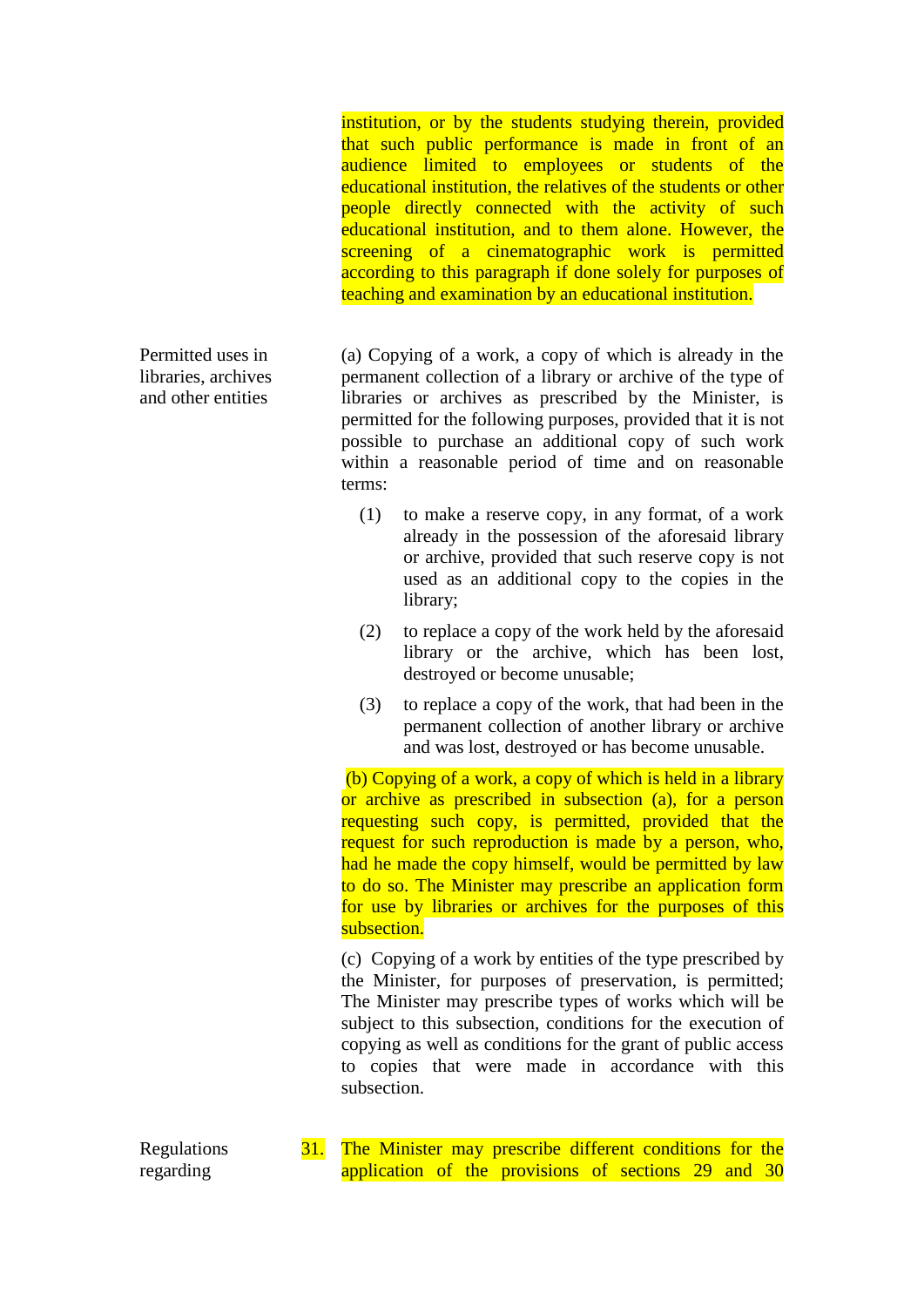educational institutions, libraries and archives

Manufacture of sound recordings as against royalty payment

generally, or with respect to particular types of educational institutions, libraries or archives, taking into consideration the character of their respective activities.

- 32. (a) Notwithstanding the provisions of section 11, reproduction of a musical work in a sound recording is permitted, provided the following conditions are met, even without the consent of the copyright owner:
	- (1) the musical work had been previously recorded, with the consent of the copyright owner, in another sound recording that was published for commercial purposes (in this section, the "previous sound recording");
	- (2) the musical work was reproduced in its entirety, except for modifications necessary for adaptation of the reproduction and modifications necessary for the making of the reproduction, or where such modifications were made in the previous sound recording;
	- (3) the person who makes the copy has so informed the copyright owner prior to the making of the copy;
	- (4) the person making the copy has paid equitable royalties as agreed with the owner of the copyright; and in the absence of agreement – as determined by the court;
	- (5) the copies are neither used, nor intended for use in commercial advertising;

(b) The Minister may prescribe regulations with respect to the following matters:

- (1) methods for informing the copyright owner as stated in subparagraph (a)(3);
- (2) considerations and parameters for the determining of equitable royalties by the court, as stated in subsection (a)(4).

(c) In this section, "musical work" includes the accompanying words, if any, in the previous sound recording.

#### **Chapter Five: Ownership of Copyright**

The first owner of copyright

33. Subject to the provisions of this Chapter-

(1) the author of a work is the first owner of copyright in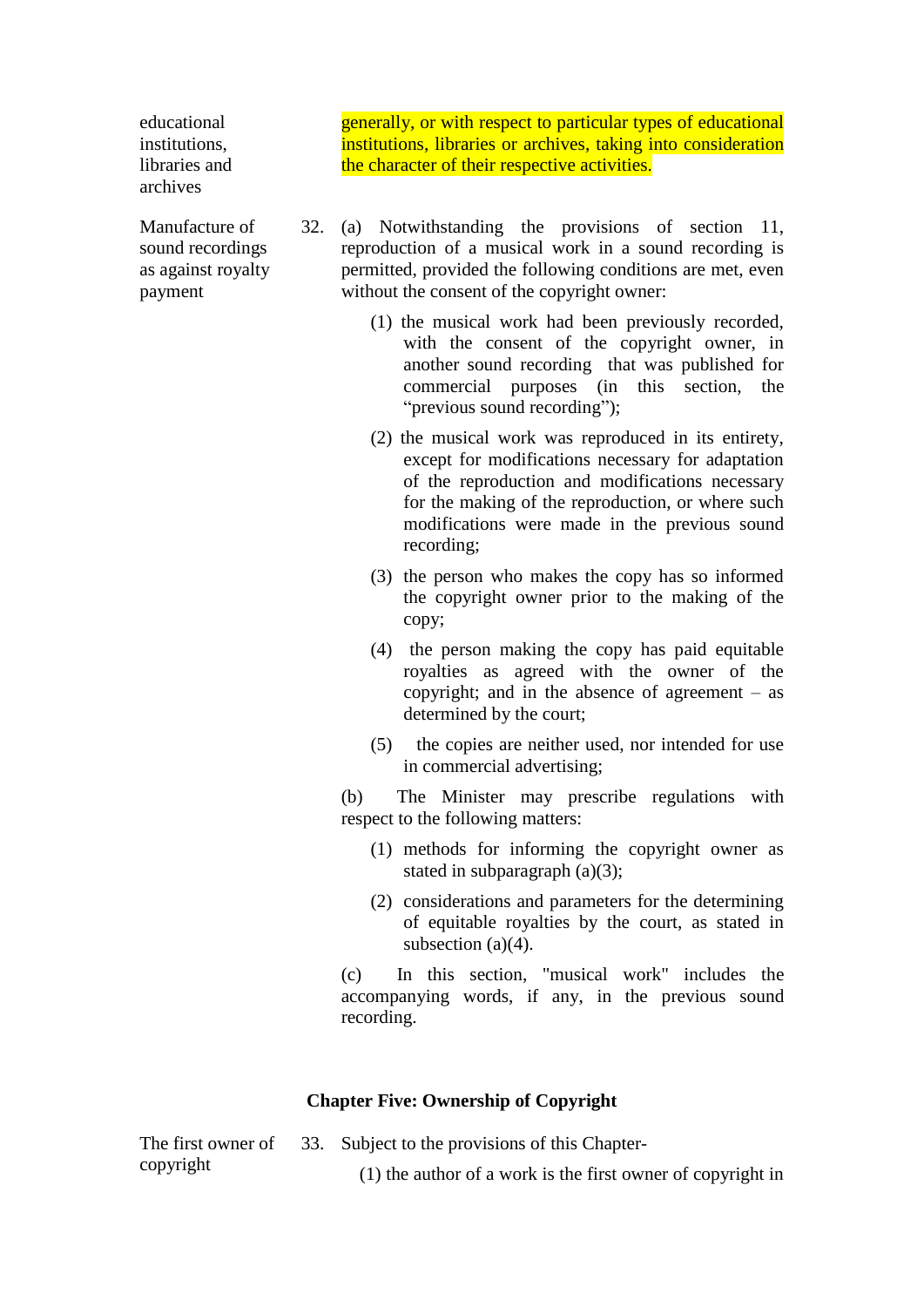the work;

- (2) the producer of a sound recording is the first owner of copyright in a sound recording.
- Works created by employees 34. The employer is the first owner of copyright in a work made by an employee in the course of his service and during the period of his service, unless otherwise agreed.
- Commissioned works 35. (a) In a work made pursuant to a commission, the first owner of the copyright therein, wholly or partially, shall be the author, unless otherwise agreed as between the commissioning party and the author, expressly or impliedly.

(b) In a work which is a portrait or a photograph of a family event or other private event, made pursuant to a commission, the first owner of the copyright therein shall be the commissioning party, unless otherwise agreed.

- State ownership of works 36. The State shall be the first owner of a work made by, or commissioned for, the State or by an employee of the State in consequence of his service and during the period of his service. In this section, "State employee" includes soldiers, policemen and any other person who holds a position according to a statute in a State entity or institution.
- Assignment and license of copyright 37. (a) Copyright may be assigned by contract or by operation of law and the owner of a copyright may grant an exclusive license or non-exclusive license with respect to the copyright.

(b) Assignment of the copyright or the grant of a license, as stated in subsection (a), may refer to the copyright in whole or in part, and it can be limited to a certain territory, period of time, or to specific acts with respect to the work.

(c) A contract for the assignment of copyright or the grant of an exclusive license therein shall require a written document.

(d) In this section, "exclusive license" means a license granting its holder the exclusive right to do any acts as set forth in section 11 specified by the license, and restricts the owner of the copyright from doing those acts or from permitting others to perform those acts.

#### **Chapter Six: Duration of Copyright**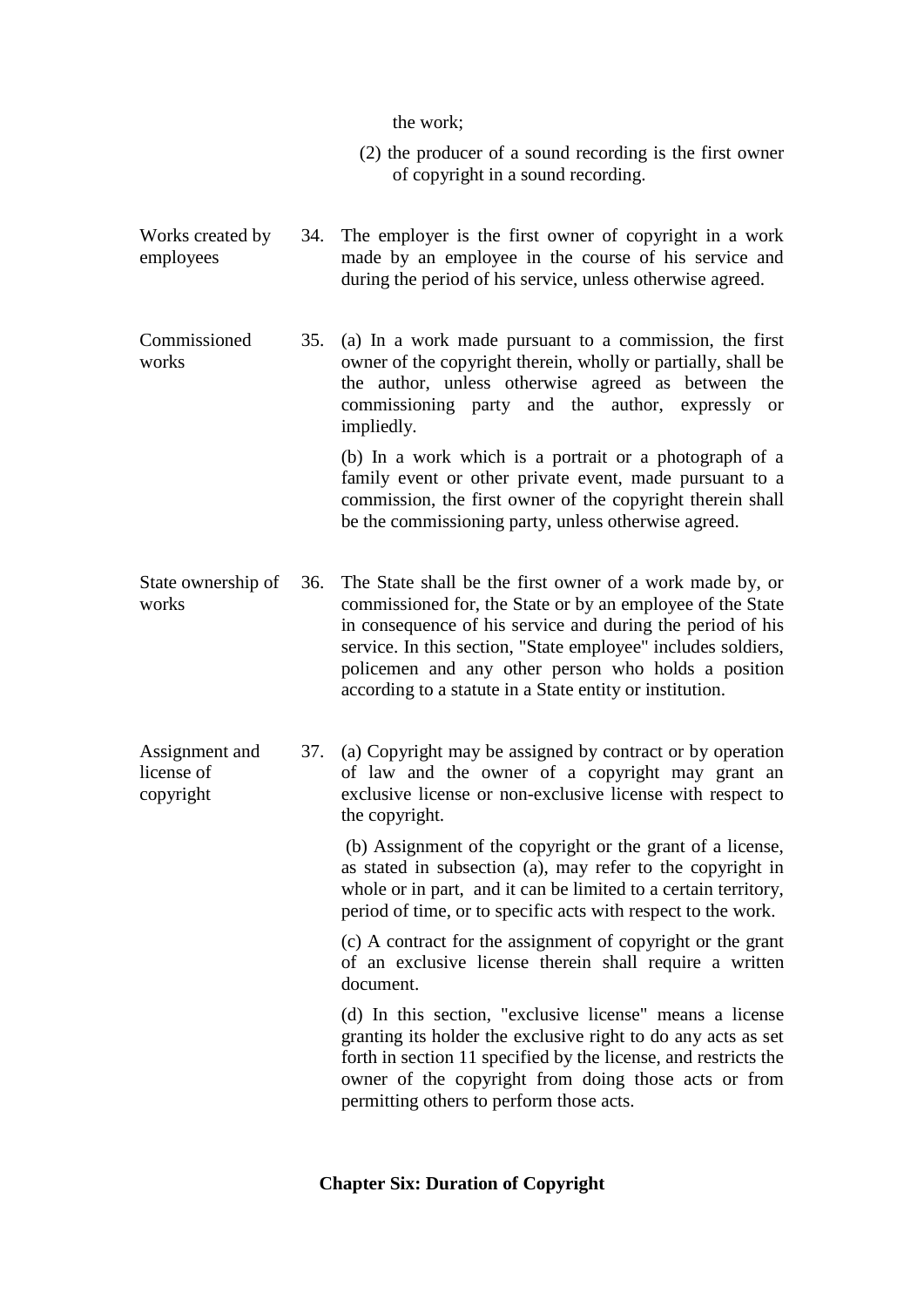- Duration of copyright 38. Copyright in a work shall subsist during the life of its author and for 70 years after his death, subject to the provisions in this Chapter.
- Duration of copyright in a joint work 39. Copyright in a joint work shall subsist for the duration of the life of its longest surviving joint author and for 70 years after his death.
- Duration of copyright in work published anonymously 40. If no name of a person appears on a work as the author of such work, nor is the author of such work commonly known to the public, or appears on such work a pseudonym of a person not commonly known to the public, then copyright in such a work shall subsist for a period of 70 years from the date such work was first published. If such a work was not published until the end of 70 years from the date of its creation, the copyright therein shall subsist for a period of 70 years from the date of its creation; however, where the author's identity becomes publicly known during the period of copyright, then the provisions of sections 38 or 39, as the case may be, shall apply.
- Duration of copyright in sound recordings 41. Copyright in a sound recording shall subsist for a period of 50 years from the date of its making.
- Duration of copyright in State works 42. Copyright in a work in which the State is the first owner of the copyright in accordance with the provisions of Chapter Five shall last for a period of 50 years from the date of its making.
- Expiration period 43. The period of copyright in a work shall end on the  $31<sup>st</sup>$  of December of the year in which such copyright is set to expire in accordance with the provisions of this Chapter.

Duration of copyright in country of origin 44. (a) The period of copyright in a work listed below shall not be longer than the period of copyright prescribed for such work in the law of its country of origin:

- (1) a work which was first published in Israel and in other countries simultaneously, as set forth in section 2, in which copyright subsists solely due to the existence of the condition set forth in section  $8(a)(1);$
- (2) a work in which copyright subsists pursuant to an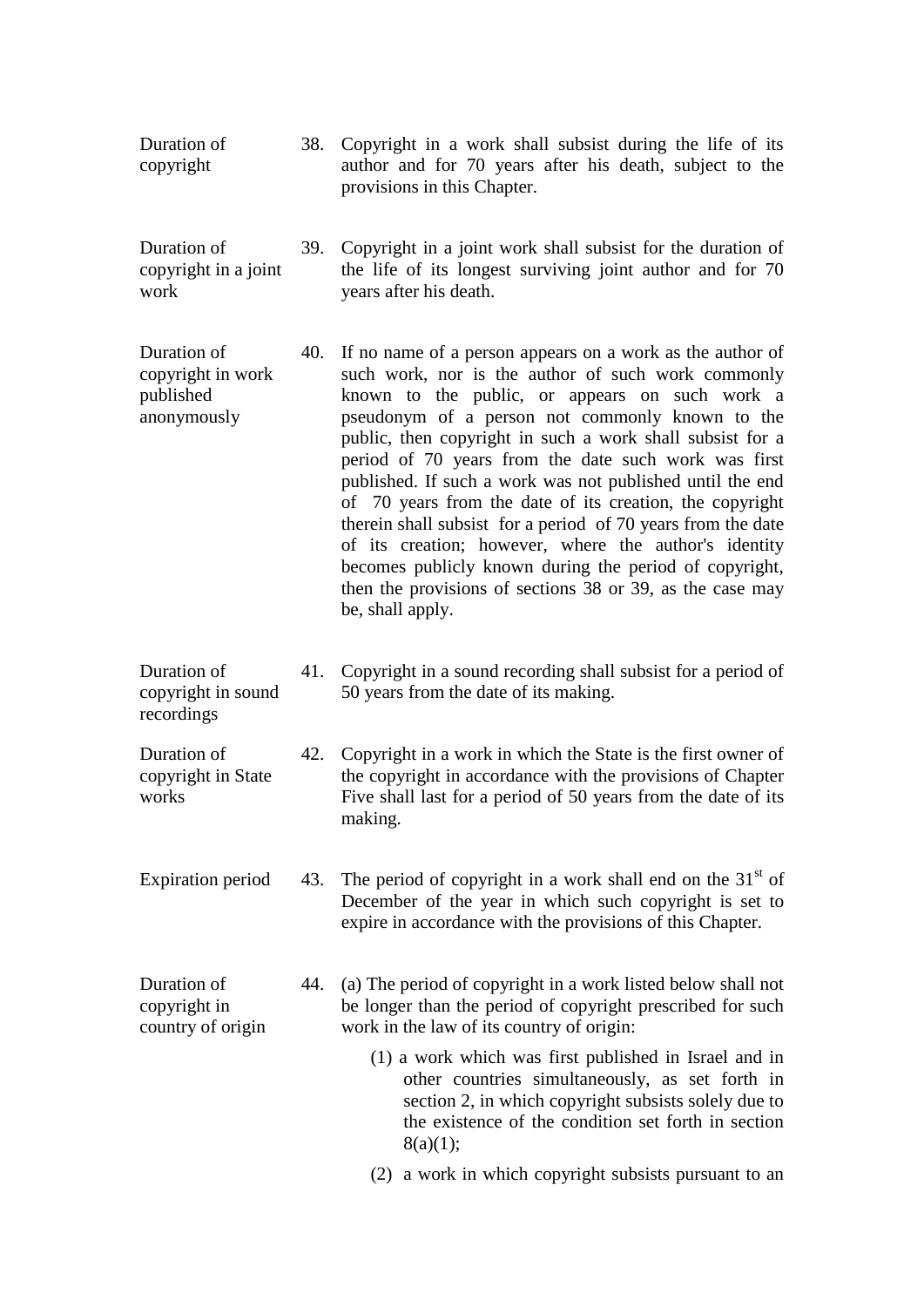order under section 9, unless otherwise prescribed by order.

(b) In this section –

"the country of origin", of a work means -

- (1) for a work first published in a single Member State – the Member State;
- (2) for a work first published simultaneously in a number of Member States wherein the periods of copyright are different – the State where the period of copyright is the shortest;
- (3) for a work first published simultaneously in a Member State and a non Member State – the Member State:
- (4) for an unpublished work, or first published in a non Member State, without simultaneous publication in a Member State – the Member State where the author is a national or makes his habitual residence; however –
	- (a) When the aforesaid work is a cinematographic work, the country of origin shall be the Member State in which its producer's headquarters or his habitual residence is located.
	- (b) When the aforesaid work is an architectural work situated in a Member State or a separate artistic work incorporated in a building or other structure situated in a Member State, the country of origin shall be the country where the architectural work, the building or the structure are situated, as the case may be;

"work" means a work as stated in section 4(a)(1);

"Member State" – a state being a party to a treaty regarding which an order has been prescribed pursuant to the provisions of section 9.

#### **Chapter Seven: Moral Right**

45. (a) The author of an artistic work, a dramatic work, a musical work or a literary work, excluding computer programs, in which copyright subsists, shall have moral rights in relation to his work, during the entire period of copyright in that work.

> (b) The moral right is personal and non-transferable, and shall be available to the author even if such author does not

Moral right as personal right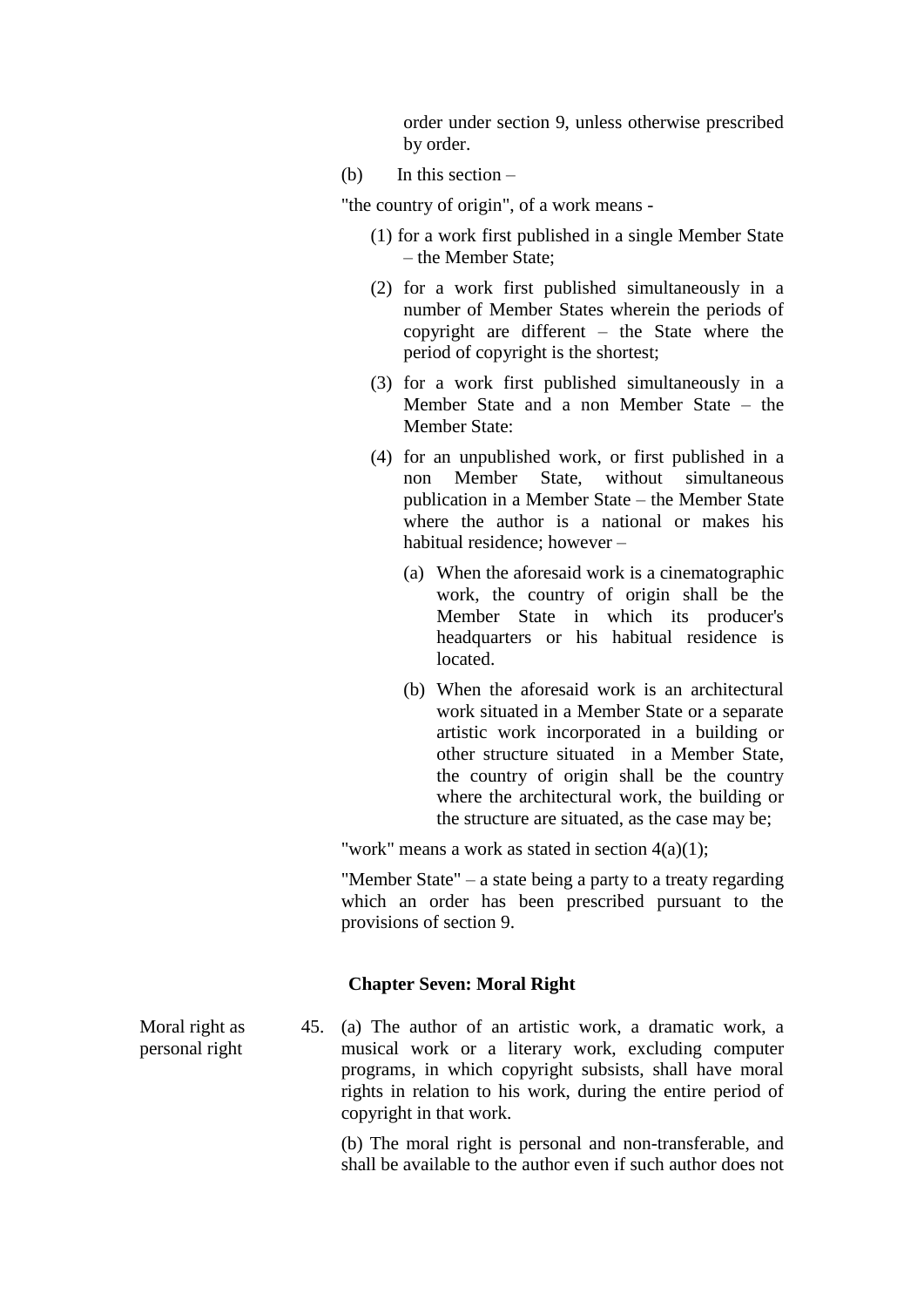|                                                              |     | have copyright in the work or if he has assigned the<br>copyright in the work, partly or wholly, to another person.                                                                                                                                                                                                                                                                                                                                                                                  |
|--------------------------------------------------------------|-----|------------------------------------------------------------------------------------------------------------------------------------------------------------------------------------------------------------------------------------------------------------------------------------------------------------------------------------------------------------------------------------------------------------------------------------------------------------------------------------------------------|
| What is a moral<br>right?                                    |     | 46. A moral right in relation to a work is the right of its author                                                                                                                                                                                                                                                                                                                                                                                                                                   |
|                                                              |     | (1) to have his name identified with his work to the extent<br>and in the manner suitable in the circumstances;                                                                                                                                                                                                                                                                                                                                                                                      |
|                                                              |     | (2) that no distortion shall be made of his work, nor<br>mutilation or other modification, or any other derogatory<br>act in relation to the work, where any aforesaid act would<br>be prejudicial to his honor or reputation.                                                                                                                                                                                                                                                                       |
|                                                              |     | <b>Chapter Eight: Infringement and Remedies</b>                                                                                                                                                                                                                                                                                                                                                                                                                                                      |
| Infringement of<br>copyright                                 |     | 47. A person who does in relation to a work, any of the acts<br>specified in section 11, or who authorizes another person<br>to perform any such act, without the permission of the<br>copyright owner, infringes the copyright, unless such act is<br>permitted pursuant to the provisions of Chapter Four.                                                                                                                                                                                         |
| Indirect<br>infringement                                     | 48. | A person who does one of the foregoing acts with respect<br>to an infringing copy of a work, infringes the copyright, if<br>at the time such act was done he knew, or he should have<br>known, that such copy is an infringing copy:                                                                                                                                                                                                                                                                 |
|                                                              |     | (1) sells or lets for rental such infringing copy, including<br>offering or displaying for sale or rental;                                                                                                                                                                                                                                                                                                                                                                                           |
|                                                              |     | (2) possesses such infringing copy for a commercial<br>purpose;                                                                                                                                                                                                                                                                                                                                                                                                                                      |
|                                                              |     | (3) distributes such infringing copy on a commercial scale;                                                                                                                                                                                                                                                                                                                                                                                                                                          |
|                                                              |     | (4) exhibits such infringing copy to the public in a<br>commercial manner;                                                                                                                                                                                                                                                                                                                                                                                                                           |
|                                                              |     | (5) imports into Israel such infringing copy that is not for<br>personal use as provided for in section 129 of the Customs<br>Ordinance.                                                                                                                                                                                                                                                                                                                                                             |
| Public<br>performance in<br>place of public<br>entertainment | 49. | A person who permits another person, for financial gain, to<br>publicly perform a work in a place of public entertainment,<br>without the consent of the owner of the copyright therein,<br>infringes the copyright, unless he did not know, nor could<br>have reasonably known, that such performance would<br>constitute such infringement. In this section, "place of<br>public entertainment" means a place used for entertainment<br>cultural performances, including catering<br>halls,<br>and |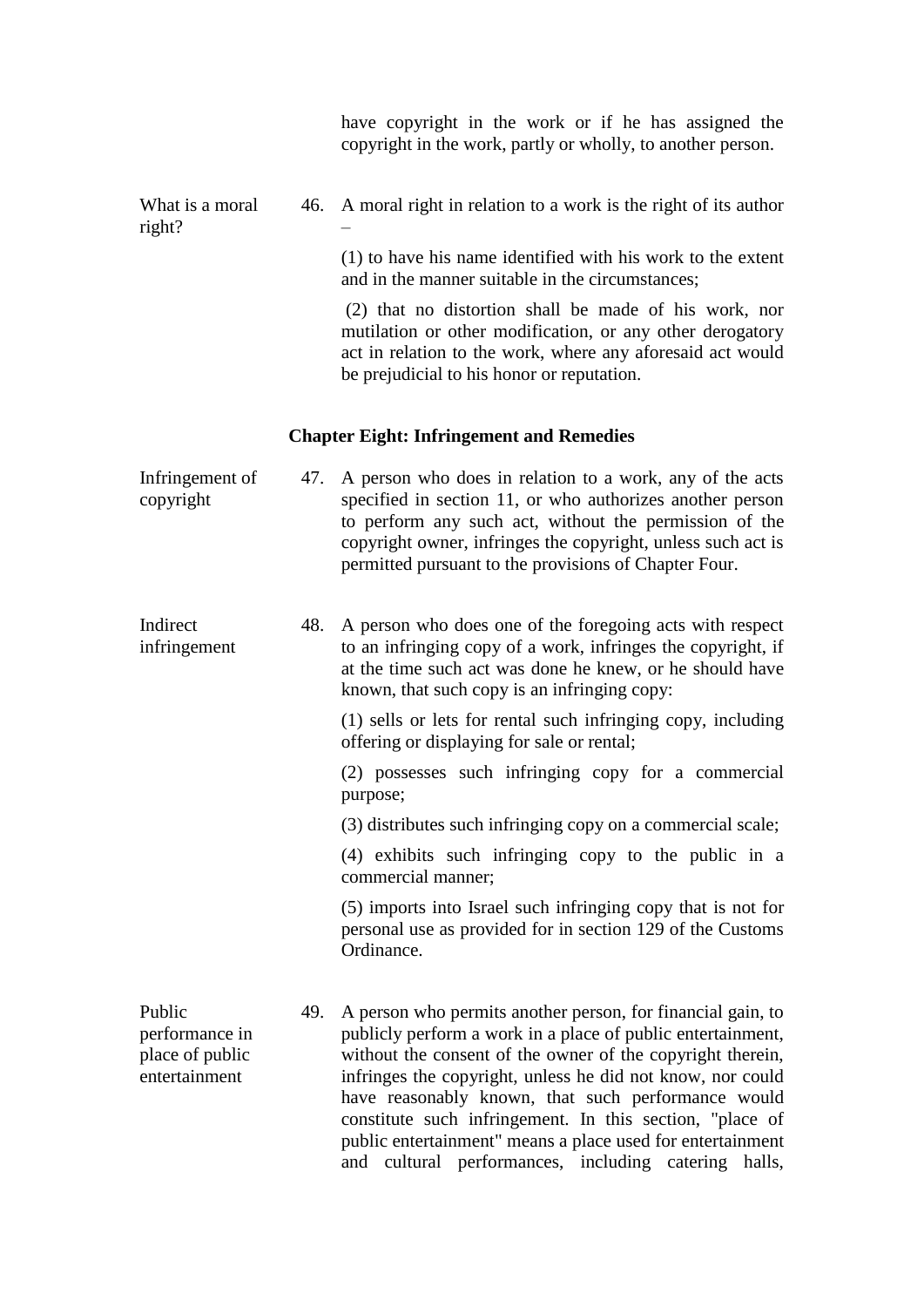|                                                                    |     | outdoor function areas, restaurants, coffee shops or clubs.                                                                                                                                                                                                                                                                                                                            |
|--------------------------------------------------------------------|-----|----------------------------------------------------------------------------------------------------------------------------------------------------------------------------------------------------------------------------------------------------------------------------------------------------------------------------------------------------------------------------------------|
| Infringement of<br>moral right                                     | 50. | (a) A person who does in relation to a work, an act which<br>is restricted by the moral right, infringes such moral right.                                                                                                                                                                                                                                                             |
|                                                                    |     | (b) Notwithstanding the provisions of subsection (a), doing<br>an act restricted by section $46(2)$ shall not constitute an<br>infringement of such moral right where the act was<br>reasonable in the circumstances of the case.                                                                                                                                                      |
|                                                                    |     | (c) With respect to subsection (b), the court may take into<br>consideration, <i>inter alia</i> , the following:                                                                                                                                                                                                                                                                       |
|                                                                    |     | (1) the character of the work with respect to which the<br>act was done;                                                                                                                                                                                                                                                                                                               |
|                                                                    |     | (2) the nature of the act and its purpose;                                                                                                                                                                                                                                                                                                                                             |
|                                                                    |     | (3) that the work had been made by an employee in the<br>course of his employment or pursuant<br>to<br>commission;                                                                                                                                                                                                                                                                     |
|                                                                    |     | (4) customary behavior in a particular sector;                                                                                                                                                                                                                                                                                                                                         |
|                                                                    |     | (5) the need for doing the act versus the damage<br>caused to the author by the act.                                                                                                                                                                                                                                                                                                   |
| Indirect<br>infringement of<br>moral right                         |     | 51. A person who does one of the following acts with respect<br>to a copy of a work, excluding a building or other<br>structure, and such act constitutes an infringement of the<br>moral right set forth in section $46(2)$ , infringes the moral<br>right, if at the time of doing such act he knew, or should<br>have known, that such copy infringes the aforesaid moral<br>right: |
|                                                                    |     | (1) sells or lets for rental such copy, including<br>offering or displaying for sale or rental;                                                                                                                                                                                                                                                                                        |
|                                                                    |     | (2) possesses such copy for a commercial purpose;                                                                                                                                                                                                                                                                                                                                      |
|                                                                    |     | (3) distributes such copy on a commercial scale;                                                                                                                                                                                                                                                                                                                                       |
|                                                                    |     | (4) exhibits such copy to the public in a commercial<br>manner.                                                                                                                                                                                                                                                                                                                        |
| Infringement of<br>copyright or moral<br>right is a civil<br>wrong | 52. | Infringement of copyright or a moral right is a civil wrong<br>and the provisions of the Civil Wrongs Ordinance (New<br>Version), shall apply <i>mutatis mutandis</i> , and subject to the<br>provisions of this Law.                                                                                                                                                                  |
| Injunction for<br>copyright<br>infringement                        | 53. | In an action for copyright infringement, the plaintiff shall<br>be entitled to injunctive relief, unless the court finds that                                                                                                                                                                                                                                                          |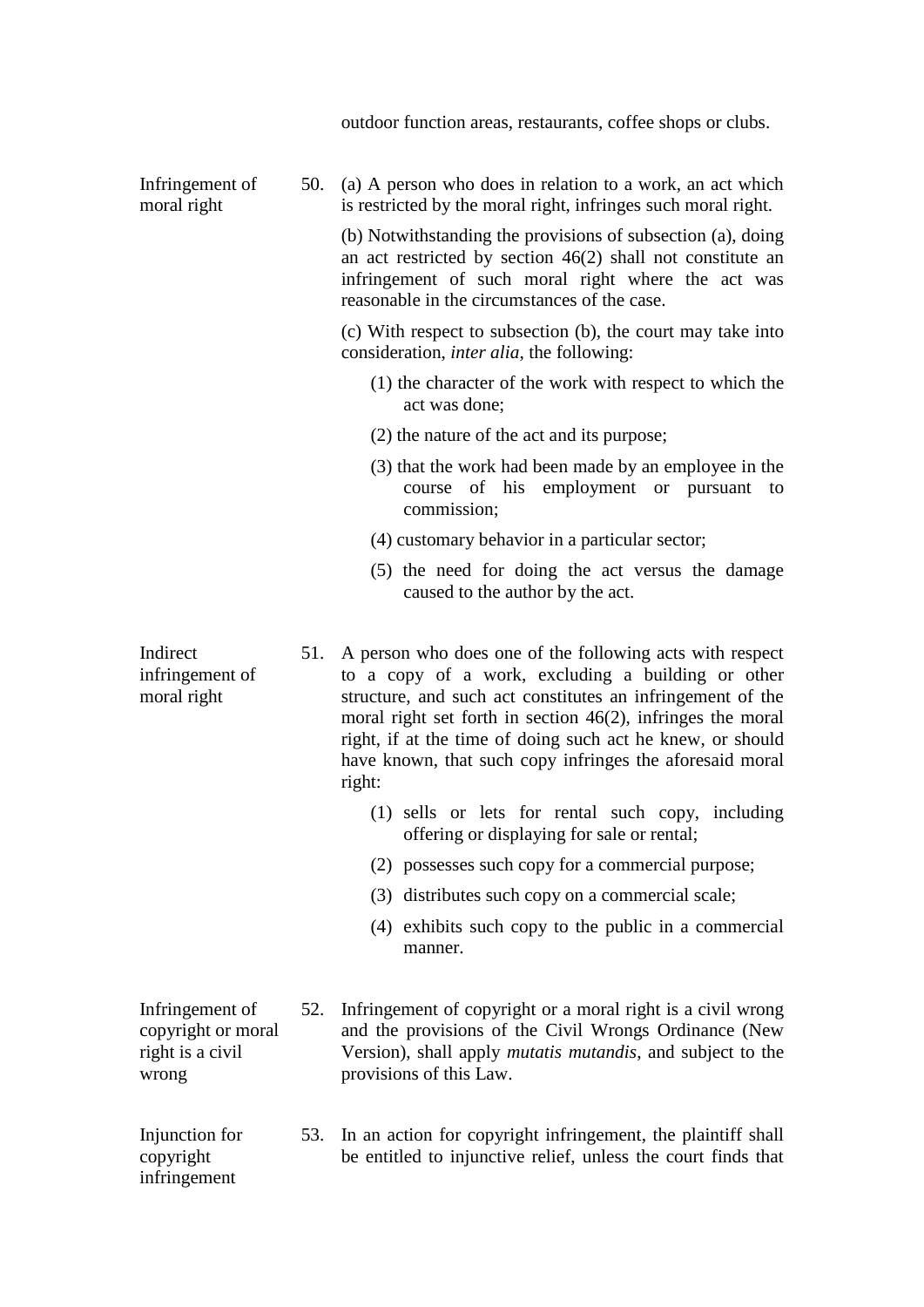there are reasons which justify not doing so.

Action for copyright infringement 54. (a) An action for the infringement of copyright may be commenced by the owner of the copyright, and if an exclusive license has been granted with respect to it as defined in section  $37(d)$  – such claim may also be commenced by the exclusive licensee**.**

(b) A plaintiff filing a claim as stated in subsection (a), shall join as a party any person entitled to commence a claim according to the provisions of that subsection, however the court may, at the plaintiff's request, exempt from the aforesaid duty to join a party.

- Action for moral right infringement 55. An action for infringement of a moral right may be commenced by the author, and if the infringement occurred after his death – then by his relatives. In this matter, "relative" means a spouse, descendant, parent or sibling.
- Damages without proof of injury 56. (a) Where a copyright or moral right has been infringed, the court may, at the plaintiff's request, award to the plaintiff, with respect to each infringement, damages without proof of injury, in an amount not exceeding 100,000 NIS.

(b) In awarding damages pursuant to the provisions of subsection (a), the court may take into account, *inter alia*, the following considerations:

- (1) the scope of the infringement;
- (2) the duration during which the infringement continued;
- (3) the severity of the infringement;
- (4) the actual damage caused to the plaintiff according to the assessment of the court;
- (5) the benefit derived by the defendant from the infringement, according to the assessment of the court;
- (6) the characteristics of the defendant's activity;
- (7) the nature of the relationship between the defendant and the plaintiff.
- (8) the good faith of the defendant.

(c) For the purpose of this section, infringements carried out as part of a set of activities shall be deemed a single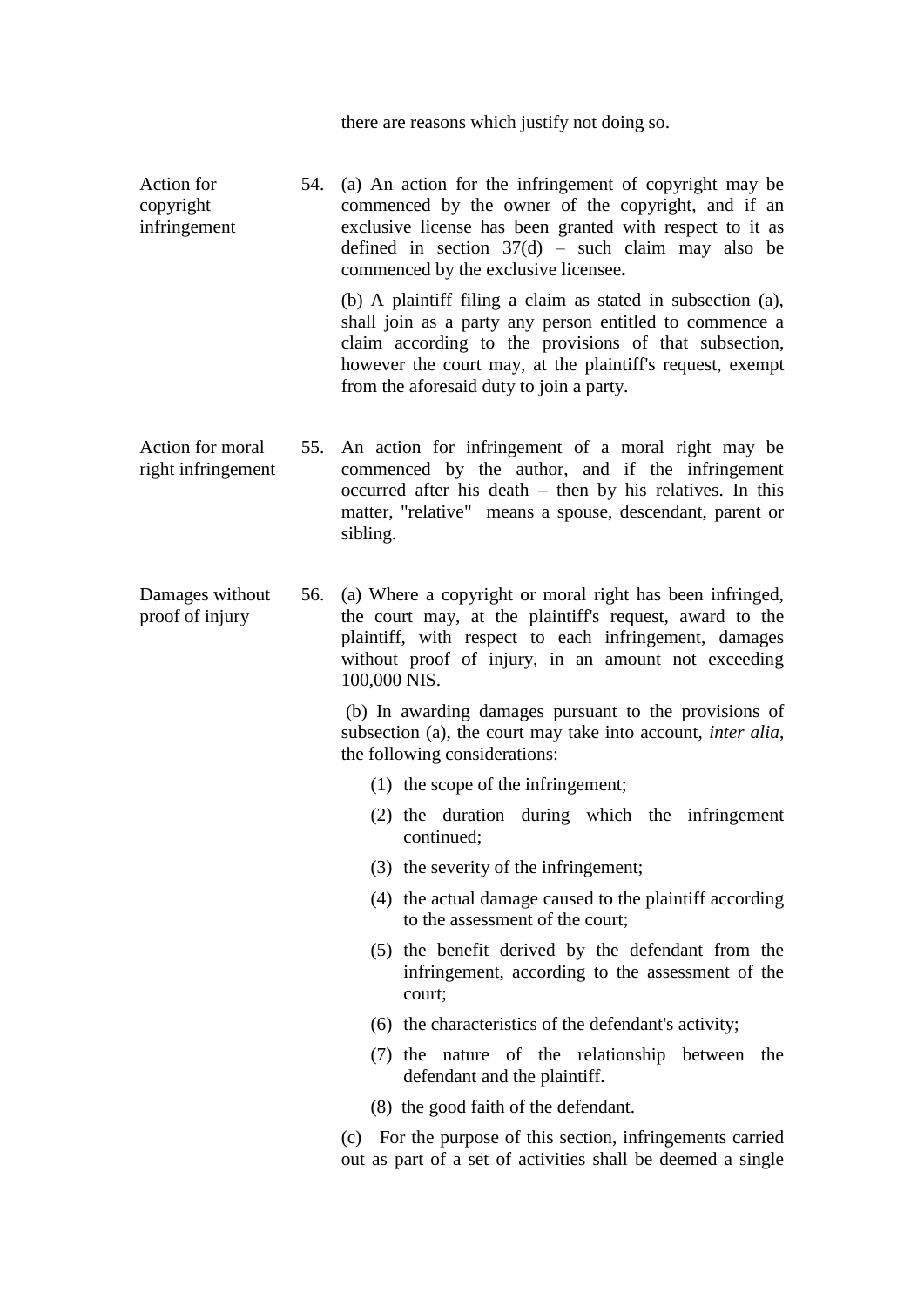infringement.

(d) The Minister may, by order, alter the amount prescribed in subsection (a).

- Accounting 57. In a claim for the infringement of copyright or a moral right, the court may order the defendant to give the plaintiff a detailed report of the infringement. The Minister may prescribe provisions for the making of reports pursuant to this paragraph.
- Innocent infringer 58. Where a copyright or a moral right has been infringed, but the infringer did not know, or could not have known, at the time of the infringement, that copyright subsists in the work, he shall not be obligated to pay compensation with respect to such infringement.
- Infringement of copyright or a moral right in a building or other structure 59. Where the construction of a building or other structure has begun, and there is an infringement of copyright or a moral right in such building or other structure, or there will be an infringement of copyright or a moral right upon the completion of such building or other structure, the complainant shall not, as a result of such infringement, be entitled to an order enjoining completion of the construction or to an order of demolition.
- Disposition of infringing copies 60. (a) Upon the completion of a proceeding in an action for infringement of copyright, the court may make an order for -
	- (1) the destruction of the infringing copies, or doing any other act thereto;
	- (2) the transfer of the ownership of the infringing copies to the plaintiff, if he has so requested, and the court may, if it finds that the plaintiff is likely to make use of those infringing copies, order the complainant to make payment to the defendant in the manner which it shall prescribe.

(b) A party filing an application with the court pursuant to subsection (a) shall notify the Israel Police thereof, in the manner to be prescribed by the Minister, and the court shall not hear the application without first providing the Israel Police with an opportunity to state its position.

(c) The provisions of subsection (a) shall apply with respect to infringing copies in the possession of a person who did not himself infringe the copyright therein, subject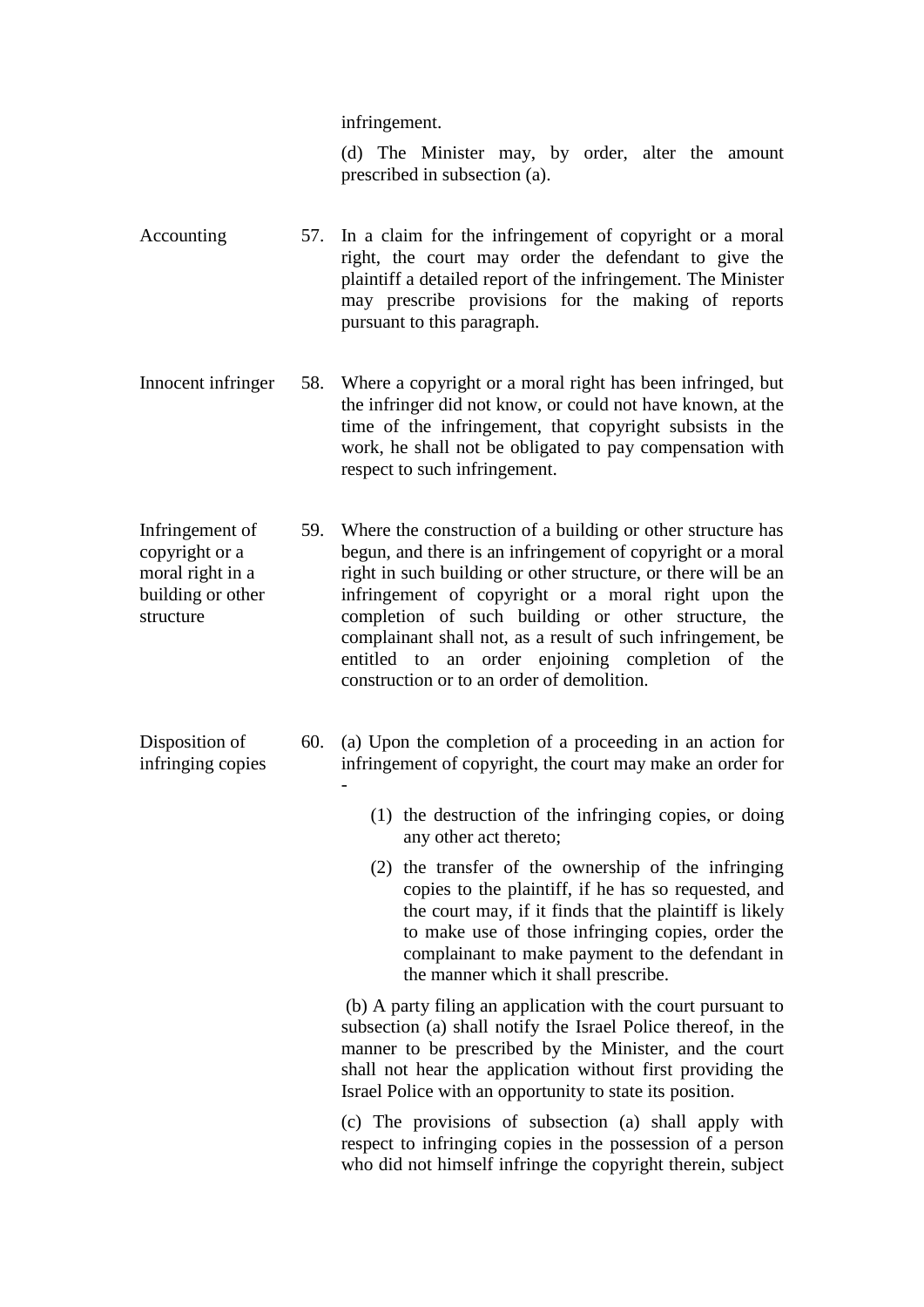to the provisions of section 34 of the Sale Law, 5728-1968; however, where the provisions of such section apply to him, such person shall not use the infringing copy for the purpose of trading therein.

# **Chapter Nine: Penalties**

| Offenses  | 61. | (a) A person shall not make an infringing copy for the<br>purpose of trading therein.                                                                                                                                                                                 |
|-----------|-----|-----------------------------------------------------------------------------------------------------------------------------------------------------------------------------------------------------------------------------------------------------------------------|
|           |     | (b) A person shall not import into Israel an infringing copy<br>of a work for the purpose of trading therein.                                                                                                                                                         |
|           |     | (c) A person shall not engage in the selling, letting for hire<br>or distribution of an infringing copy of a work.                                                                                                                                                    |
|           |     | (d) A person shall not sell, let for hire or distribute<br>infringing copies of a work on a commercial scale.                                                                                                                                                         |
|           |     | (e) A person shall not possess infringing copies of a work<br>for the purpose of trading therein.                                                                                                                                                                     |
|           |     | (f) A person shall not make or possess an object designed<br>for the making of copies in contravention of subsection (a).                                                                                                                                             |
| Penalties |     | 62. (a) A person who does one of the following, shall be liable<br>to five years imprisonment or a fine in the amount of ten<br>times the fine provided for in section $61(a)(4)$ of the Penal<br>Law, 5737-1977 (hereinafter referred to as the "Penal<br>Law" $)$ : |
|           |     | (1) makes an infringing copy of a work for the purpose<br>of trading therein;                                                                                                                                                                                         |
|           |     | (2) imports to Israel an infringing copy of a work for<br>the purpose of trading therein.                                                                                                                                                                             |
|           |     | (b) A person who does one of the following, shall be liable<br>to three years imprisonment or a fine in the amount of<br>seven times the fine provided for in section $61(a)(4)$ of the<br>Penal Law:                                                                 |
|           |     | (1) engages in the sale, letting for hire or distribution<br>of an infringing copy of a work;                                                                                                                                                                         |
|           |     | (2) sells, lets for hire or distributes infringing copies of<br>a work on a commercial scale;                                                                                                                                                                         |
|           |     | (3) possesses an infringing copy of a work for the<br>purpose of trading therein.                                                                                                                                                                                     |
|           |     | (c) A person producing or in possession of an object<br>designated for the production of copies of a work for the<br>purpose of committing an offence under subsection $(a)(1)$<br>shall be liable to imprisonment for a term of one year or                          |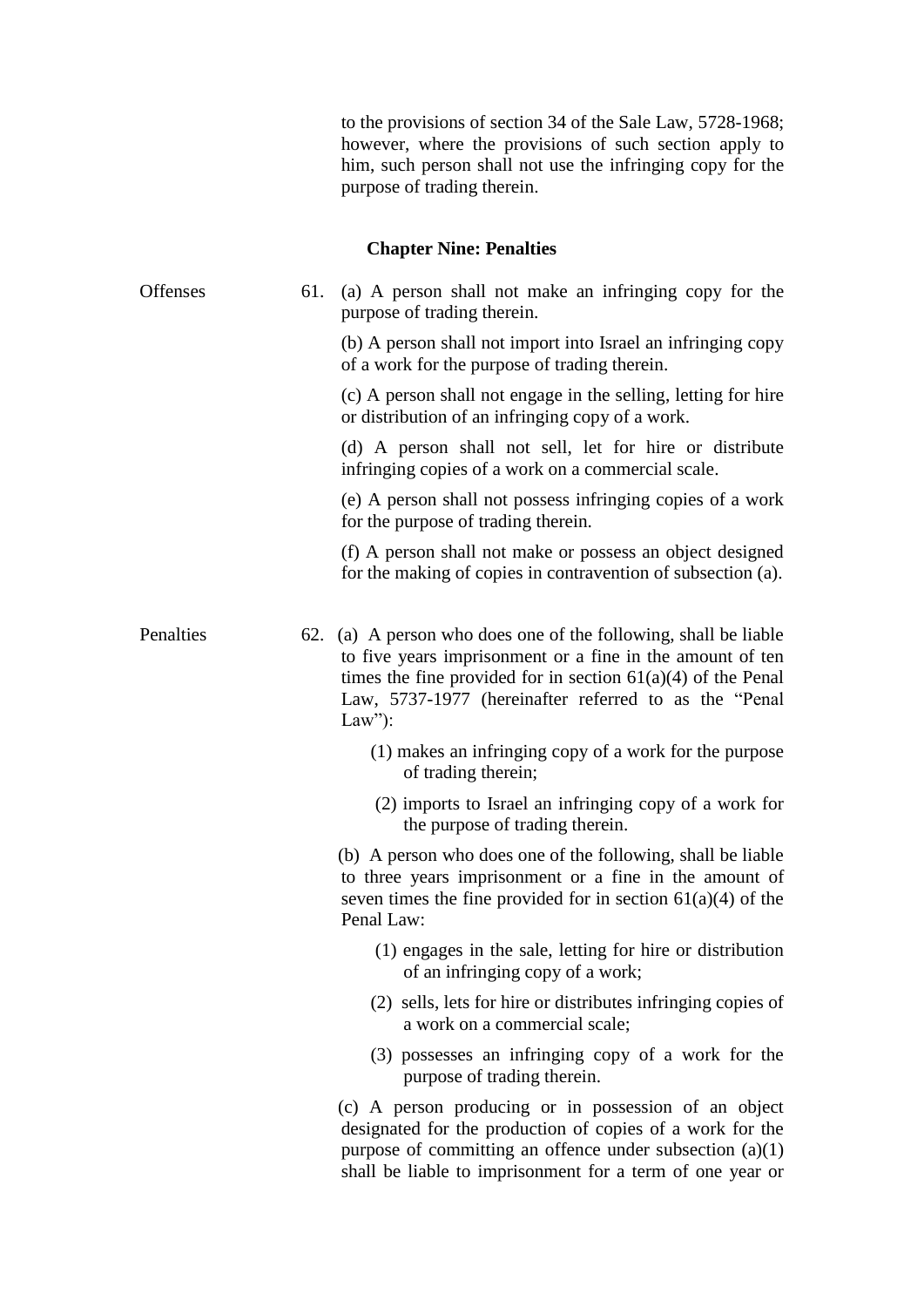twice the fine determined in section 61(a)(4) of the Penal Law.

(d) Where an offense under this paragraph has been committed by a corporation, - such corporation shall be liable to double the fine determined for such offence.

Responsibility of corporate officer 63. (a) A corporate officer of a corporation is obligated to supervise and take any action necessary to prevent any of the offences specified in section 61 (in this section, "an offence") by the corporation or any of its employees. Where such corporate officer is in breach of his aforesaid obligation he shall be liable to the fine determined in section 61(a)(4) of the Penal Law.

> (b) Where an offence has been committed by a corporation or any of its employees, there is a presumption that the corporate officer was in breach of his obligation under subsection (a), unless it is proved that he took any action necessary to perform his aforesaid obligation.

> (c) In this section, "corporate officer" means an active director of a corporation, a partner - excluding a limited partner - and an officer responsible on behalf of the corporation for the field in question in which the offence was committed.

#### **Chapter Ten: Miscellaneous Provisions**

- Presumptions 64. The presumptions set forth hereunder shall apply to any legal proceeding, civil or criminal, involving an infringement of copyright or moral right, unless proved otherwise:
	- (1) where the name of a person appears on the work in the usual manner as the author of the work, there is a presumption that such person is the author of the work; the presumption stated in this paragraph shall also apply with respect to the pseudonym of any person, provided that the identity of the owner of the pseudonym is publicly known;
	- (2) where the name of a person as the author of the work does not appear on the work and its author is not known publicly, or the pseudonym of a person whose identity is not publicly known appears thereon, there is a presumption that the person whose name appears on the work in the usual manner as the publisher of the work is the owner of the copyright therein;
	- (3) where the name of a person appears on a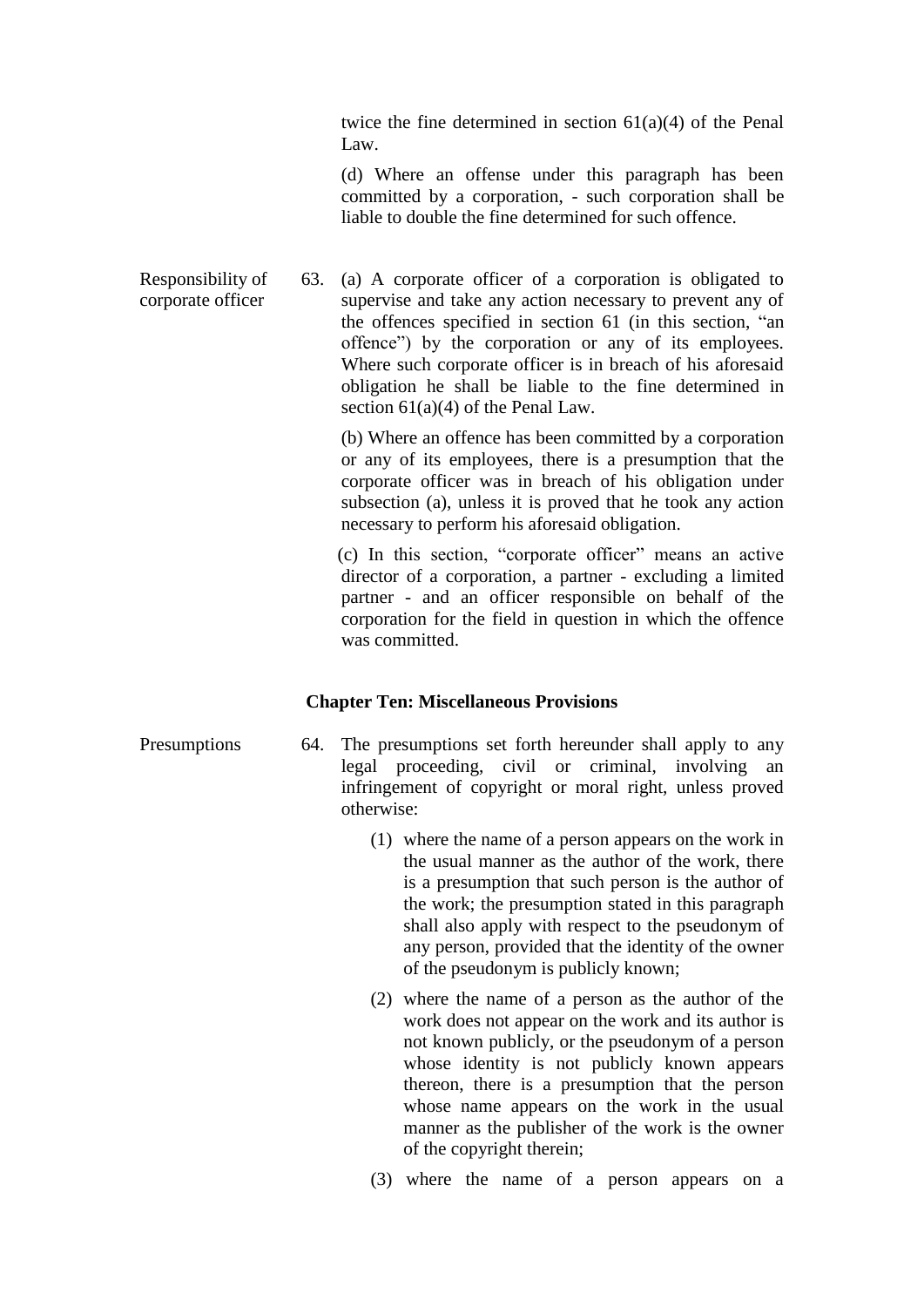cinematographic work in the usual manner as the producer of the work, there is a presumption that such person is the producer of the work;

(Amendment No. 1) 5771-2011 (4) where the name of a person appears on a sound recording in the usual manner as the producer of the sound recording, there is a presumption that such person is the owner of the copyright in the sound recording; the presumption stated in this paragraph shall also apply with respect to the pseudonym of any person, provided that the identity of the owner of the pseudonym is publicly known, and it shall not apply to parties claiming a copyright in the sound recording.

Detention by Customs 65. (a) The owner of a copyright in a work, whose right has been infringed or where there is a reasonable suspicion that such right will be infringed, may give notice in writing to the Director of Customs to the effect that he is the owner of the copyright in the work, and request that the Director suspend the release of the goods that he claims are infringing copies of the work and to treat them as goods the import of which is prohibited under the Customs Ordinance.

> (b) A notice pursuant to subsection (a) shall include one of the following:

- (1) an example of a non-infringing copy of the work in which the applicant holds copyright, and with respect to which such copyright holder notifies of the import of infringing copies;
- (2) a catalog or any other document that enables the Customs Director to compare the work with the allegedly infringing copies.

(c) The owner of the copyright shall deliver by notice to the Customs Director the following information, to the extent that he has knowledge of it:

(1) the number of parcels to be received;

- (2) sufficient notation of the means of import or the name of the ship on which the infringing copies are being imported;
- (3) the date on which the infringing copies are due to arrive in Israel.

(d) The copyright owner must provide the Customs Director with *prima facie* evidence, and a personal guarantee, as prescribed by the Customs Director, in order to cover all expenses connected with detaining goods, or in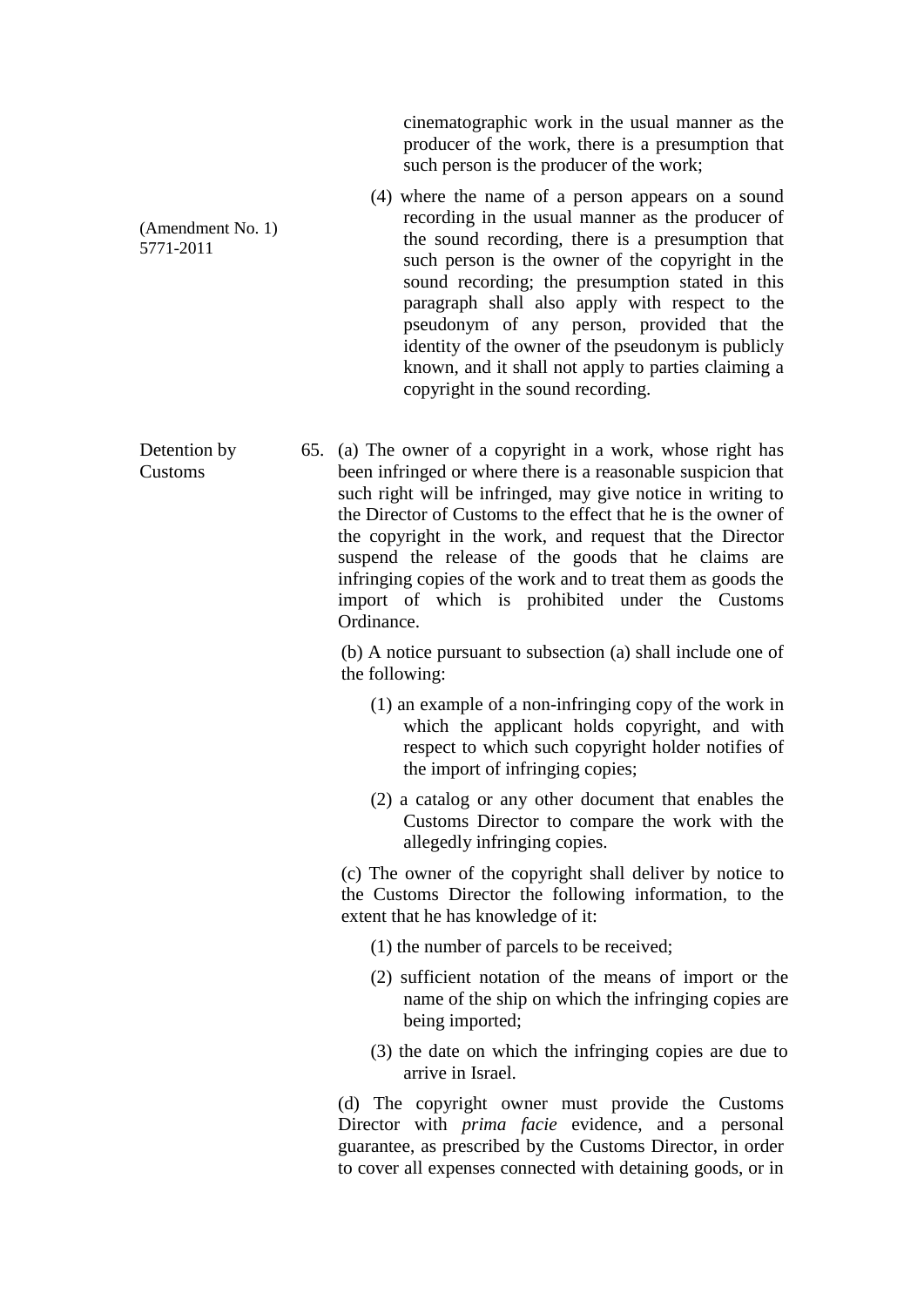order to compensate for any damage caused as a result of the detaining of goods, should it become apparent that the detention of the goods was not justified, and to pay any fee prescribed in this connection as required under the Customs Ordinance. (e) The provisions of this section shall not apply to infringing copies imported for personal use as defined in section 129 of the Customs Ordinance. (f) In this section, "Customs Director" means the director, as defined in the Customs Ordinance. Applicability to State 66. This Law shall also apply to the State. Implementation and Regulations 67. (a) The Minister is charged with responsibility for the implementation of the provisions of this Law and he may prescribe Regulations for its implementation. (b) Regulations enacted in accordance with sections 17, 29, 30(a) and (b), and 31 shall require the consent of the following persons: (1) with respect to educational institutions - the Minister of Education; (2) with respect to libraries – the Minister charged with responsibility for the Public Libraries Law, 5735- 1975 and the Minister of Education; (3) with respect to archives – the Minister charged with responsibility for the Archives Law, 5715-1955. (c) Regulations and orders under sections 7, 9, 17, 19, 30(c), 31 and 56(d) shall be enacted with the approval of the Knesset Economics Committee. **Chapter Eleven: Indirect Amendments** Cancellation of His Majesty's Order-in Council on the Copyright Act 1911 (Extension to Palestine) 68. His Majesty's Order-in-Council on the Copyright Act 1911 (Extension to Palestine), 1924 is repealed, and the Copyright Act 1911, shall no longer be valid in Israel. Amendment of Copyright Ordinance – No. 9 69. Sections 1 to 3A and 3F to 15 of the Copyright Ordinance are repealed.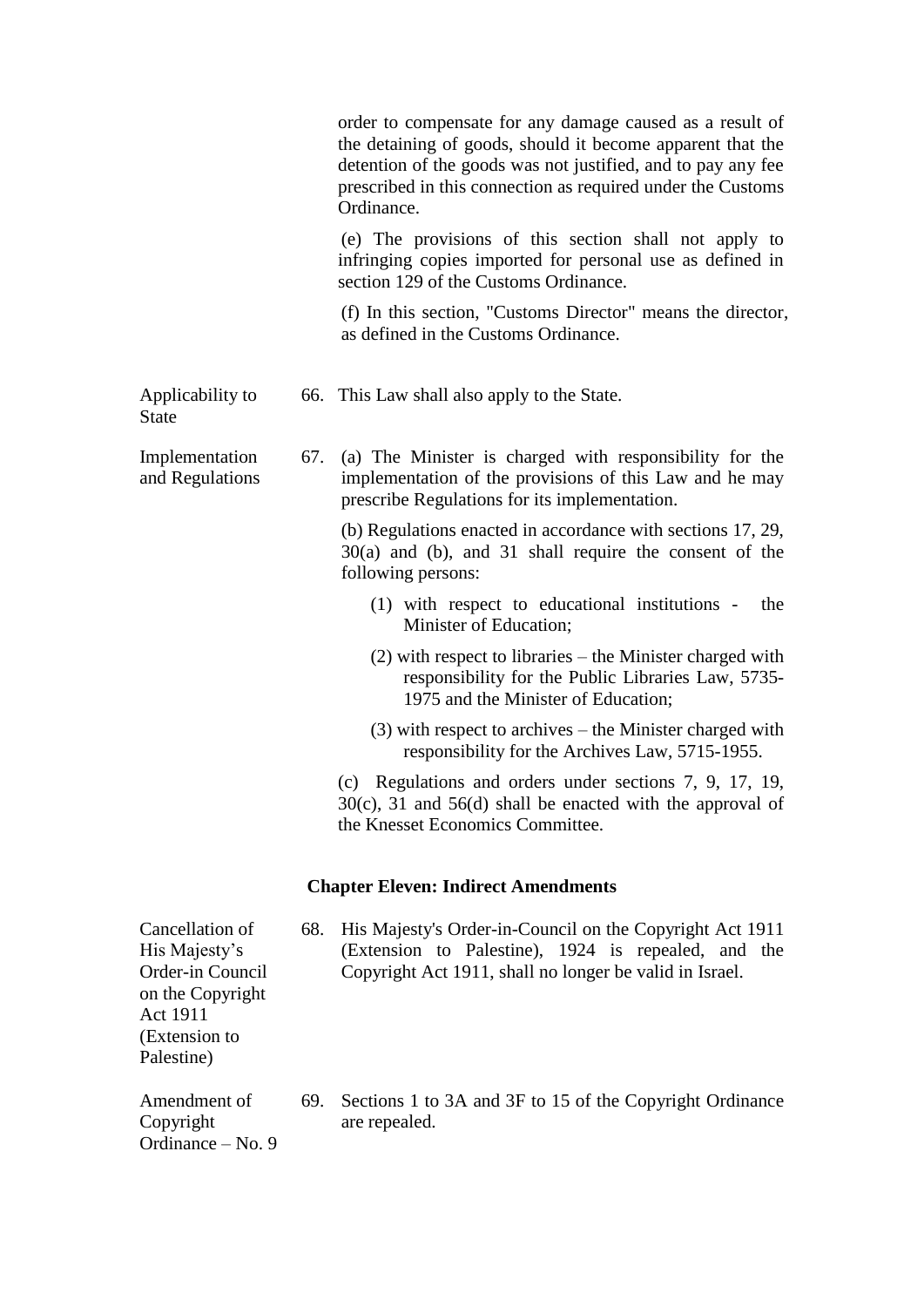Amendment of Patents and Designs Ordinance – No. 8

- 70. In the Patents and Designs Ordinance
	- (1) in section 2, in the definition of "copyright", the word "copyright" shall be replaced by the words "design right";
	- (2) in section 31, the words "copyright in a design" shall be replaced by the words "design right";
	- $(3)$  in section  $33 -$

(a) in subsection (1), the word "copyright" shall be replaced by the words "design right";

(b) in subsections (2) to (4), the word "copyright", wherever it appears, shall be replaced by the words "design right";

(4) in section  $35 -$ 

(a) in subsection (1), the word "copyright" shall be replaced by the words "design right";

(b) in subsection (2), the word "copyright" shall be replaced by the words "design right";

- (5) in section 37(1), the word "copyright" shall be replaced by the words "design right";
- (6) in section 43 -

(a) in subsection (1), the word "copyright" shall be replaced by the words "design right";

(b) in subsection (3), the word "copyright" shall be replaced by the words "design right";

- (7) in section 51(1), the word "copyright" shall be replaced by the words "design right";
- (8) in section 55(4), the word "copyright", wherever it appears, shall be replaced by the words "design right".
- 71. In section  $200A(a)$  of the Customs Ordinance
	- (1) in the opening part of the section, the words "in section 7D of the Copyright Ordinance" shall be replaced by the words "in section 65 of the Copyright Law, 5768-2007 (hereinafter, the "Copyright Law");
	- (2) in paragraph (1) the words "the duplications" shall be replaced by the words "the copies";
	- (3) in paragraph (3), the words "section 7D of the Copyright Ordinance" shall be replaced by the words "section 65 of the Copyright Law".

Amendment of Customs Ordinance – No. 23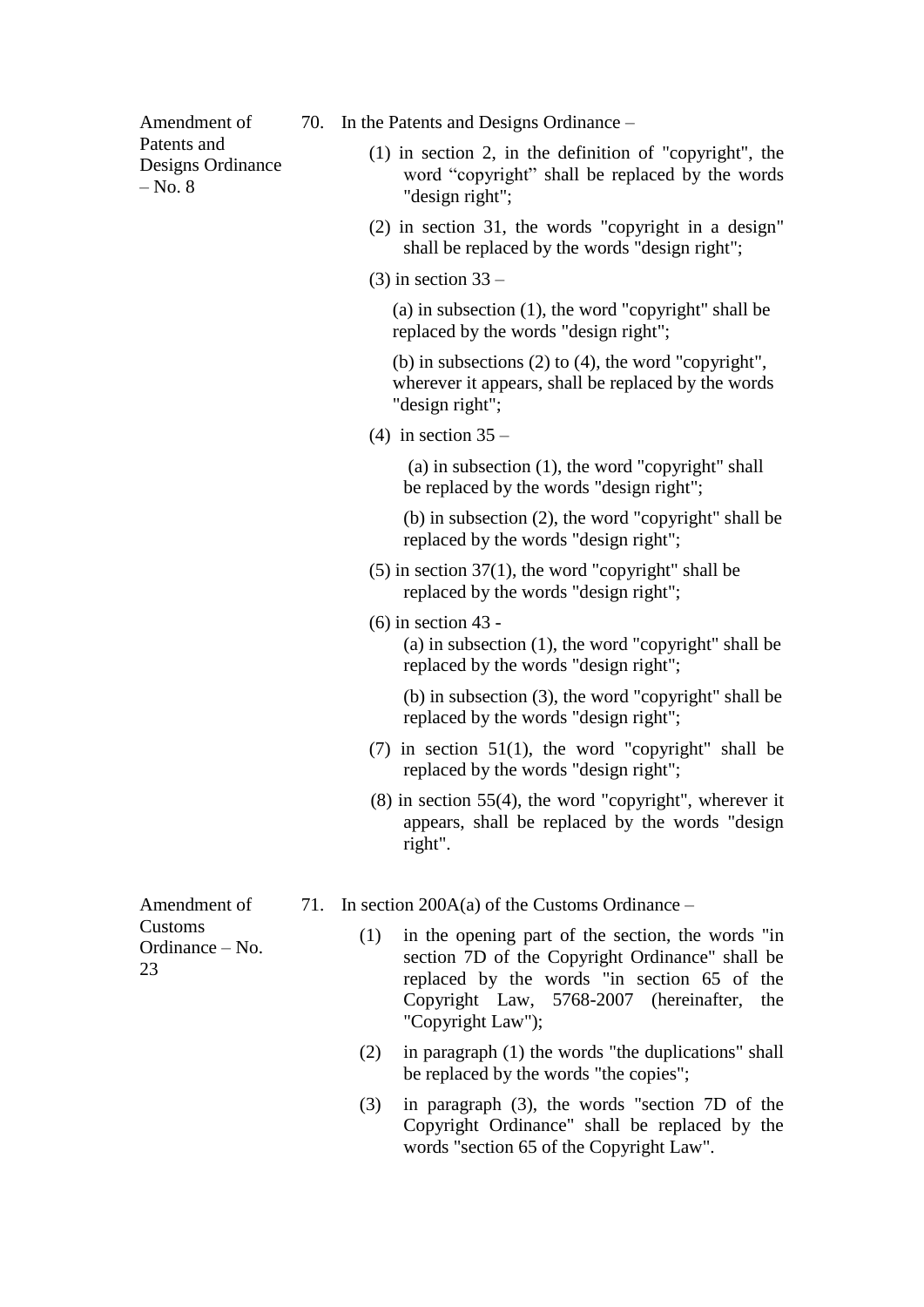| Amendment of<br>Criminal<br>Procedure Law -<br>No. 54                              | 72. | In the Criminal Procedure Law (Consolidated Version)<br>5742-1982, in the Second Schedule, in item (3), the words<br>"section $10(c)$ and (d) of the Copyright Ordinance" shall be<br>replaced by the words "section $61(c)$ , (d), and (e) of the<br>Copyright Law, 5768-2007".                            |
|------------------------------------------------------------------------------------|-----|-------------------------------------------------------------------------------------------------------------------------------------------------------------------------------------------------------------------------------------------------------------------------------------------------------------|
| Amendment of<br>Courts Law $-$ No.<br>46                                           | 73. | In the Courts Law (Consolidated Version) 5744-1984, in<br>section $40(4)$ , subparagraphs (a) and (b) shall be replaced<br>by the following:<br>"(a) The Copyright Law $5768 - 2007$ ;"                                                                                                                     |
| Amendment of<br>Prohibition on<br>Money Laundering<br>$Law - No. 7$                | 74. | In the Prohibition of Money Laundering Law, 5760-2000,<br>in the First Schedule, in item (16), the words "the<br>Copyright Ordinance" shall be replaced by the words "the<br>Copyright Law, 5768-2007".                                                                                                     |
| Amendment of<br>Combating<br>Criminal<br>Organizations Law                         | 75. | In the Combating Criminal Organizations Law, 5763-2003,<br>in the First Schedule, in item 4, the words "section $10(c)$<br>and (d) of the Copyright Ordinance" shall be replaced by<br>the words "section $61(c)$ , (d) and (e) of the Copyright Law<br>5768-2007".                                         |
| Amendment of<br>Television<br><b>Broadcasts From</b><br>the Knesset Law -<br>No. 2 | 76. | In the Television Broadcasts from the Knesset Law, 5764-<br>2003, in section 15, in the definition of "intellectual"<br>property", the words "copyright under the Copyright Act<br>1911, and the Copyright Ordinance" shall be replaced by<br>the words "copyright under the Copyright Law, 5768-<br>2007". |

# **Chapter Twelve: Commencement, Application and Transitional Provisions**

| Commencement                                  | 77. | This Law shall come into force six months after the date of<br>its publication (hereinafter, the "date of commencement").                                                                                                                                                                                                                                                  |
|-----------------------------------------------|-----|----------------------------------------------------------------------------------------------------------------------------------------------------------------------------------------------------------------------------------------------------------------------------------------------------------------------------------------------------------------------------|
| Application and<br>transitional<br>provisions | 78. | (a) The provisions of this Law shall also apply with respect<br>to a work made prior to the date of commencement,<br>subject to the provisions of subsections (b) to (j).                                                                                                                                                                                                  |
|                                               |     | (b) The subsistence of copyright under the provisions of<br>Chapter Two of this Law shall not apply with respect to a<br>work made prior to the date of commencement in which<br>copyright did not subsist under the legal provisions that<br>applied with respect thereto prior to the aforesaid date (in<br>this section, the "previous law"); however, there is nothing |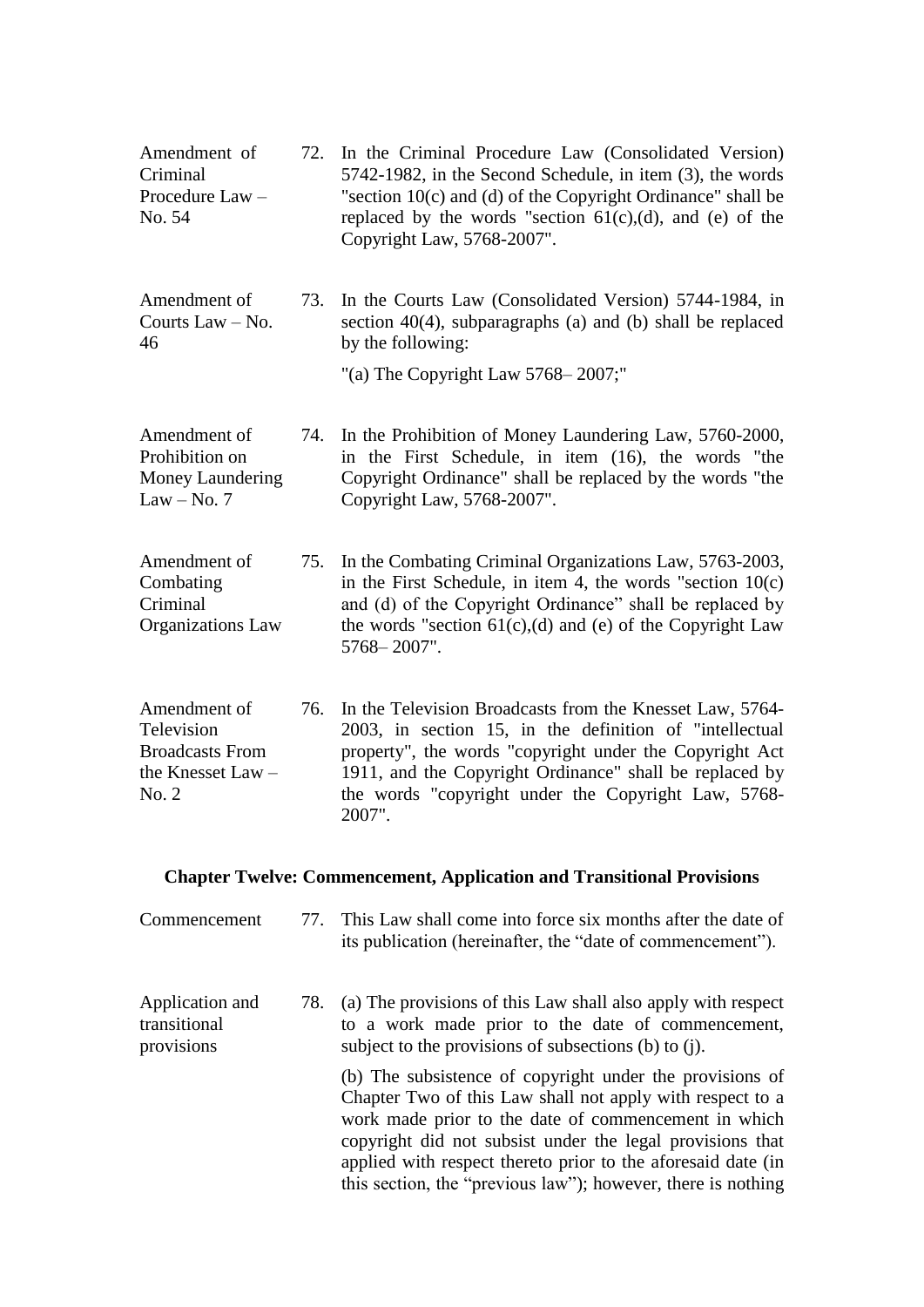in the provisions of this subsection to prevent the subsistence of copyright under this Law in such work, if such work, from the date of commencement and thereafter, satisfied the conditions set forth in section 8, or in an order made under section 9.

(c) The provisions of Chapter Eight with respect to an infringement of copyright or a moral right and with respect to remedies for such infringement shall not apply to an act in relation to a work performed prior to the date of commencement, and the provisions of the previous law shall continue to apply for this purpose; however, such act which does not constitute an infringement of copyright or of a moral right under the provisions of this Law, shall not be actionable according to the provisions of the previous law.

(d) A copy of a work made, or imported into Israel, before the date of commencement shall constitute an "infringing copy" with respect to this Law, if it would have constituted an infringing copy prior to the date of commencement as defined in section 10(e) of the Copyright Ordinance, as drafted prior to the date of commencement.

(e) The provisions of sections 33 to 36 shall not apply to works made prior to the date of commencement and the provisions of the previous law in this respect shall continue to apply.

(f) The provisions of section 37 shall not apply to assignments of copyright occurring prior to the date of commencement or with respect to licenses granted prior to the aforesaid date, and the provisions of the previous law shall continue to apply with respect to these issues.

(g) The provisions of section 54 shall not apply to proceedings that were pending prior to the date of commencement, and the previous law shall continue to apply with respect to these issues.

(h) Copyright in the rental of a work as stated in section 11(7), with respect to a computer program, shall not apply to a copy of a computer program acquired before 23 Tevet 5760 (January 1, 2000).

(i) Respecting the identity of an author of a photographic work under section 21 of the Copyright Act, 1911 that was made prior to the date of commencement and with respect to the duration of copyright in such photographic work, the provisions of the previous law shall continue to apply.

(j) The definition of "producer" in section 1 shall not apply with respect to a sound recording made prior to the date of commencement and the producer shall be the person deemed to have been the author of the work under section